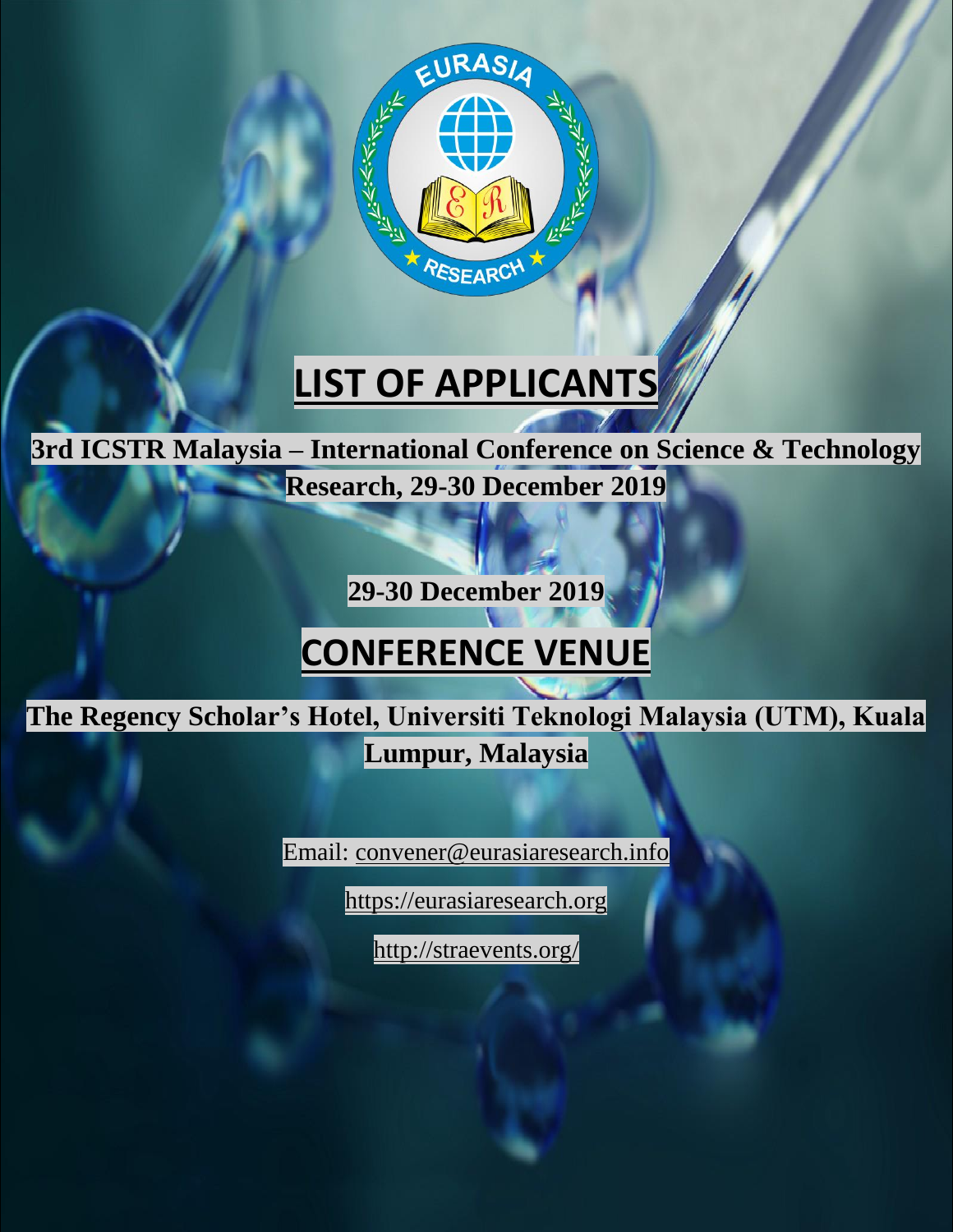### **Table of Content:**

| S. No. | <b>Particulars</b>          | <b>Page Numbers</b> |
|--------|-----------------------------|---------------------|
| 1.     | Preface                     | 3                   |
| 2.     | <b>Keynote Speaker</b>      | $4 - 5$             |
| 3.     | <b>List of Presenters</b>   | $6 - 20$            |
| 4.     | <b>List of Listeners</b>    | 21                  |
| 5.     | <b>Upcoming Conferences</b> | 21                  |
|        | X RESEARCH X                |                     |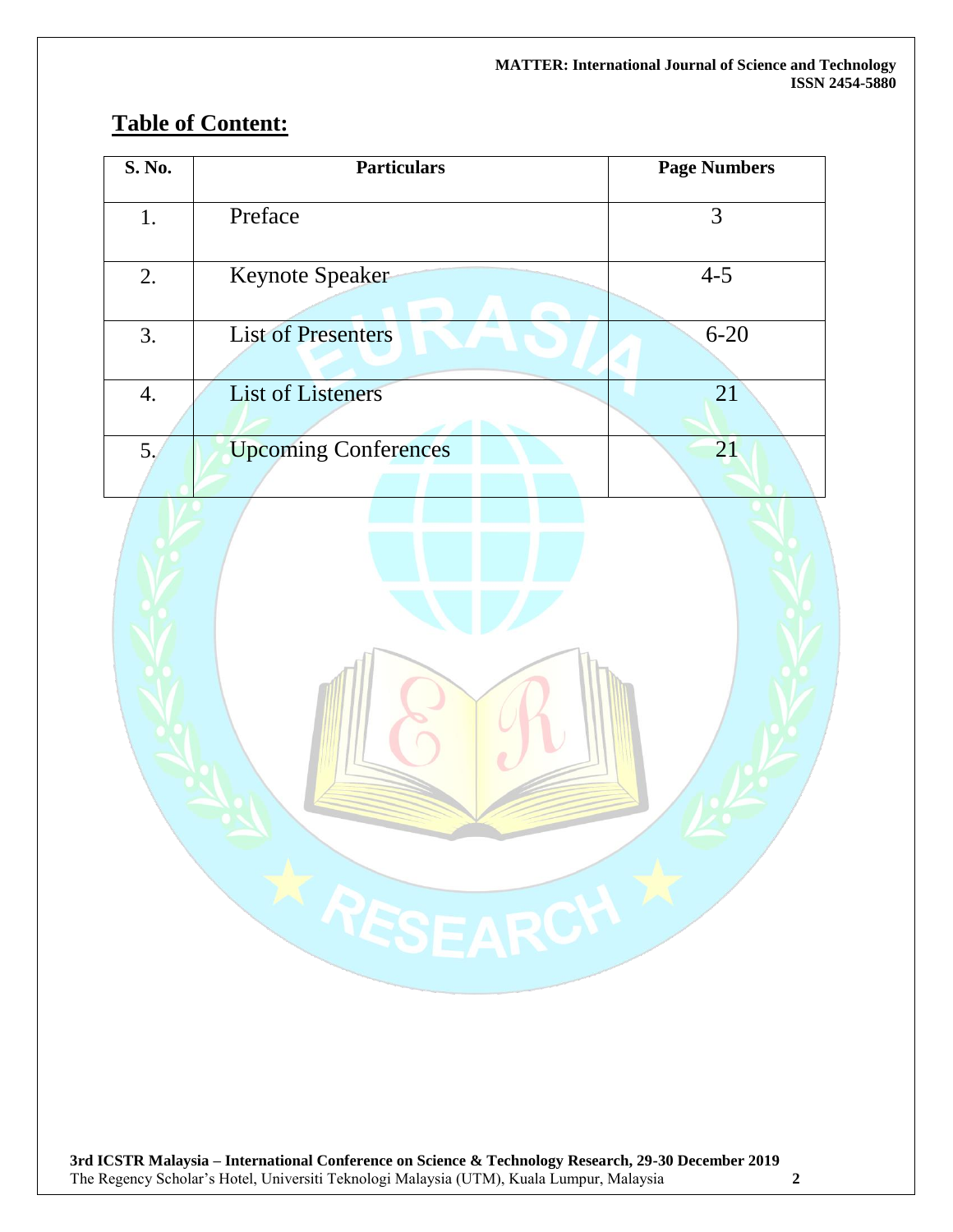### **Preface:**

Scientific & Technical Research Association (STRA) is a conglomeration of academia and professionals for promotion of research and innovation, creating a global footprint. STRA aims to bring together worldwide researchers and professionals, encourage intellectual development and providing opportunities for networking and collaboration. These objectives are achieved through academic networking, meetings, conferences, workshops, projects, research publications, academic awards and scholarships. STRA strives to enrich from its diverse group of advisory members. Scholars, Researchers, Professionals are invited to freely join STRA and become a part of a diverse academic community, working for benefit of academia and society through research and innovation.

For this conference around 40 Participants from around 11 different countries have submitted their entries for review and presentation.

STRA has now grown to 3080 followers and 3998 members from 42 countries.

Membership in our scholarly association STRA is completely free of cost.

List of members: https://straweb.org/membership/list-of-members/

Membership Application form link: https://straevents.org/membership?association=stra

Proceedings is a book of abstracts, all the abstracts are published in our conference proceedings a day prior to the conference.

You can get our conference proceedings at: https://straweb.org/conference/proceedings/

We hope to have an everlasting and long term friendly relation with you in the future.

In this context we would like to share our social media web links: https://www.facebook.com/eurasiaresearch/

You will be able to freely communicate your queries with us, collaborate and interact with our previous participants, share and browse the conference pictures on the above link.

Our mission is to make continuous efforts in transforming the lives of people around the world through education, application of research  $\&$  innovative ideas.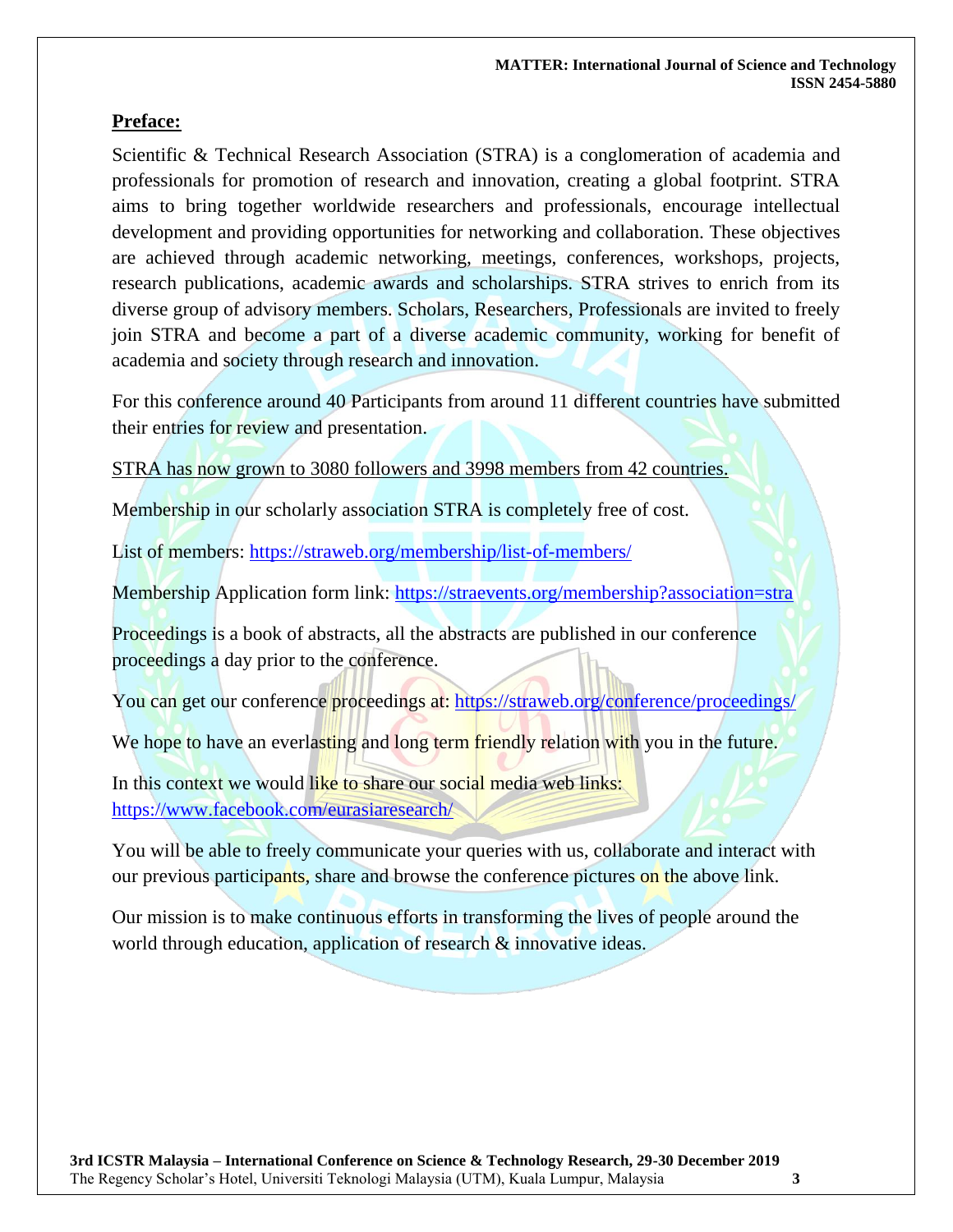**MATTER: International Journal of Science and Technology ISSN 2454-5880**

### **KEYNOTE SPEAKER**



### **Dr. Samuel Ogbeibu Lecturer, Management, Curtin University, Malaysia Topic: Inspiring Team Creativity in the Context of Technological Turbulence**

*Dr. Samuel Ogbeibu is a lecturer of Management at Curtin University, Malaysia. He holds a Doctor of Philosophy (PhD) Degree from the Universiti Tunku Abdul Rahman (UTAR), Malaysia, and a Master of Business Administration Degree from the University of Wales (Prifsygol Cymru), Cardiff, UK. He is a winner of the 2019 Emerald Literati Awards for highly commended paper. Active lead (Department of Management- Curtin University, Malaysia) for the Sarawak Oil and Gas Innovation Centre. He is an international advisory and review board Member for the Market Forces Journal. A reviewer panel Member for the Journal of Business Research, the Higher Education, Skills and Work-Based Learning Journal, Scientia Iranica – International Journal of Science and Technology and Associate Member of the Institute of Strategic Management, Nigeria.*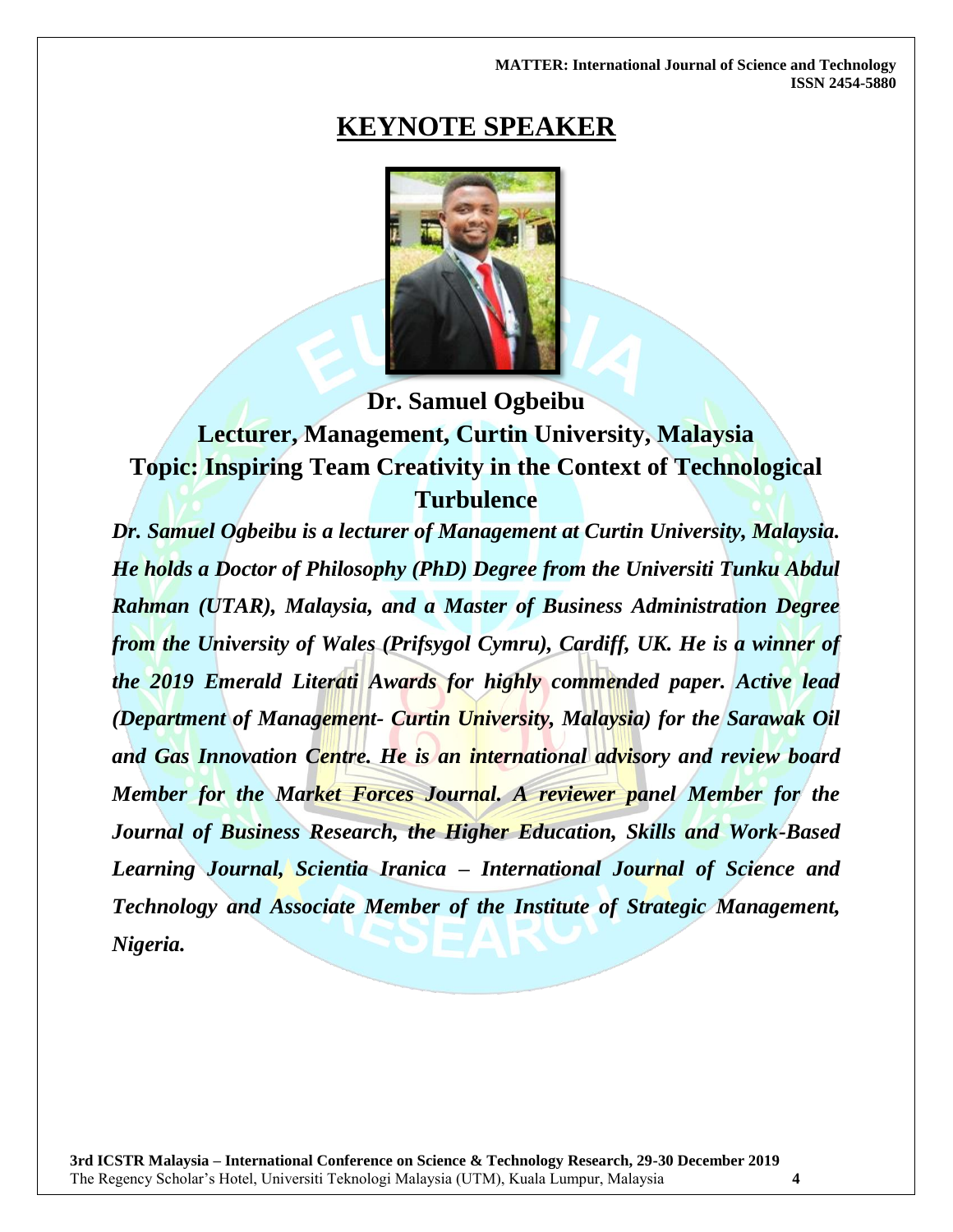#### **MATTER: International Journal of Science and Technology ISSN 2454-5880**

### **KEYNOTE SPEAKER**



**Mohd Faisal Bin Hushim**

**Automotive & Combustion Synergies Group (ACSG), Faculty of Engineering Technology, Universiti Tun Hussein Onn, Malaysia**

**Topic: Current and future trends in automotive sectors**

**Ing. Ts. Dr. Mohd Faisal Hushim, an SAE International member, received his bachelor's degree in Mechanical Engineering with honours in 2008. He then completed his Ph.D. in Mechanical Engineering (Automotive Engineering) in 2013. Currently, he serves as a lecturer of the automotive program at the Universiti Tun Hussein Onn Malaysia.**

**Ing. Faisal is a member of several national and international professional bodies. He is one of the chief advisors for World Association for Scientific Research and Technical Innovation (WASRTI). He also has been appointed as an editorial board member for several international professional committees. He is actively doing research under Automotive & Combustion Synergies Group (ACSG). His main research interests are focused on fuelling system, automotive performance characteristics, small gasoline technologies, and renewable energy. On the basis of his expertise, he has been invited to act as speaker and reviewer for national and international journals as well as conferences. He is an active reviewer for Journal of Automobile Engineering and SAE International.**

**His research has resulted in several technical articles published in relevant international journals and conference proceedings. He has received an award of excellence honored by Global Research & Development Services (GRDS) in 2017. The findings of his research have been acknowledged by several professional bodies and committees, allowing him to win awards in several technical expos and exhibitions: Silver Award at the 14th Industrial Art and Technology Exhibition (INATEX 2012), and two awards (Gold Award and Best Award) at the Malaysia Technology Expo (MTE 2013). His research products have been patented by Malaysia Patent since 2013. He has advised several companies in various industries and also contributed in curriculum development for several institution of higher learning since 2012.**

*University profile: <https://community.uthm.edu.my/mdfaisal> LinkedIn: [linkedin.com/in/ing-dr-mohd-faisal-hushim-7294aa30](https://eurasiaresearch.org/conference/linkedin.com/in/ing-dr-mohd-faisal-hushim-7294aa30)*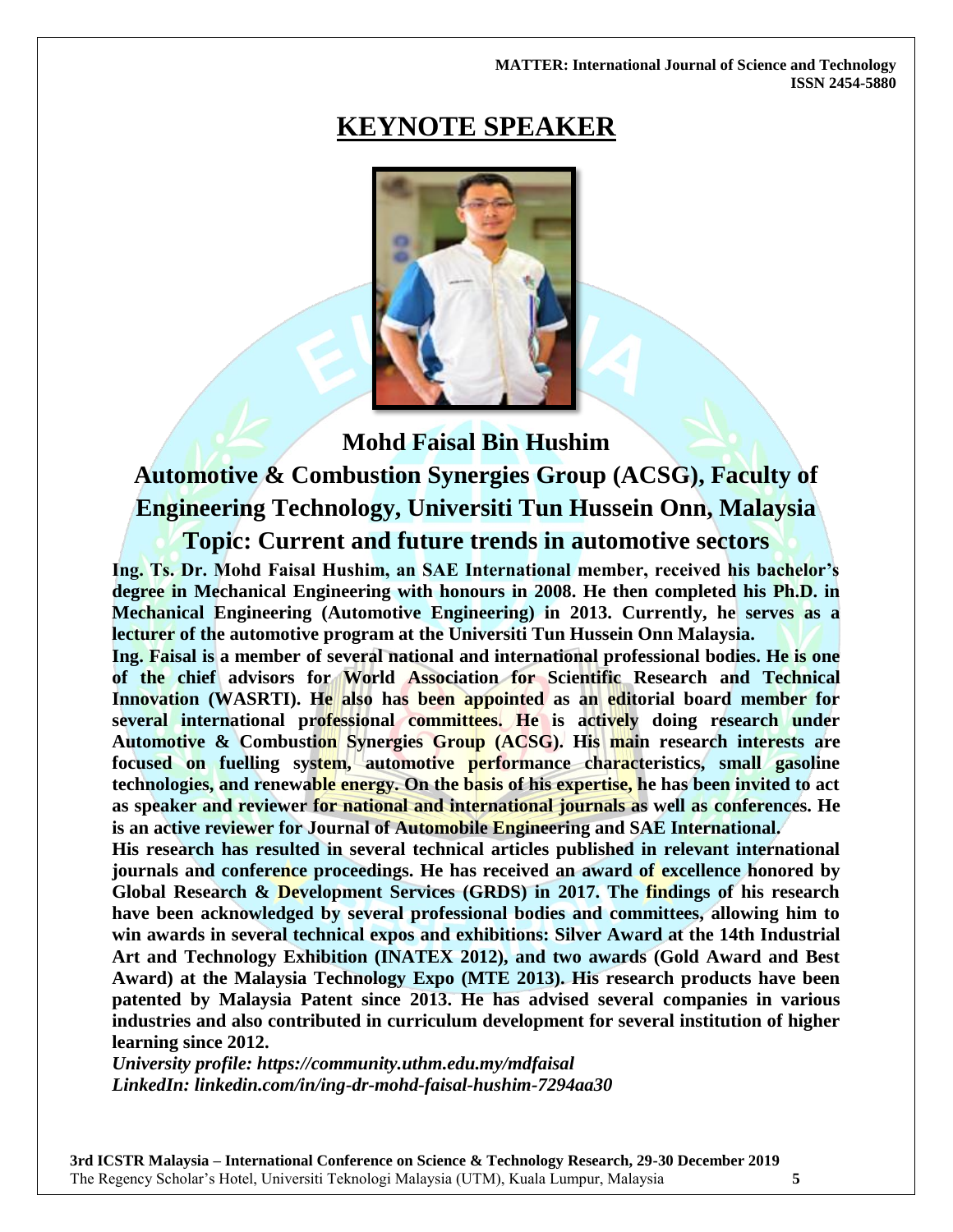**MATTER: International Journal of Science and Technology ISSN 2454-5880**

### **PRESENTERS**



**Aminu Umar Imam ERCICSTR1929051** **Determination of Antioxidant Vitamins and Chemical Properties of Monodora Myristica Seeds and Fruits (Orchid Tree)**

> **Umar A.I. Department of Biochemistry Sokoto State University, Sokoto**

> **Labbo A.M Department of Biochemistry Sokoto State University, Sokoto**

> **Muhammad N.B Department of Biochemistry Sokoto State University, Sokoto**

> **Otitolaiye C.A Department of Biochemistry Sokoto State University, Sokoto**

**Wasasgu R.S.U Department of Biochemistry Usmanu Danfodiyo University, Sokoto**

**Umar A.I Department of Medical Microbiology, faculty of Medical Lab Sci. Usmanu Danfodiyo University Sokoto, Nigeria**

**Abstract**

**Palm oil (PO) and palm kernel oil (PKO) have a lot of nutritional benefit, industrial purpose and are good source of vitamins which may help in protection against oxidative damage. In the present study, antioxidant vitamins and chemical properties of two varieties of oils were determined. Vitamins were analyzed using spectrophotometry and chemical properties were analyzed using Standard analytical procedure. Results for Vitamins A, E & K analyzed in PKO were (478.33mg/dl, 48.73mg/dl, & 11.18mg/dl), whilst for vitamins A, E & K measured in PO were (496.02mg/dl, 48.64mg/dl & 1.63mg/dl). Vitamins content between the two oils have no significant difference at p< 0.05. However, values recorded for free fatty acids corresponded to the acid values; palm kernel oil was higher compared to palm oil, both oils had low peroxide values; PKO had the highest iodine value as compared to PO while Saponification values for the two oils were greater than 100, thus indicating that the oils can be used for making soap. The vitamins and chemical properties of PO determined are comparable to those of PKO and that the seed oils are not inferior to other edible oils used for cooking. Keyword: Antioxidant Vitamins Peroxide Values Iodine Value Saponification Values Palm Oil and Palm Kernel Oil**



**Dr. Chitra Kiran ERCICSTR1929052**

**Automated Data Acquisition and Monitoring System for Aquaponics and Hydroponics**

**Dr. Chitra Kiran Electronics and Communication Engineering, Alliance University, Bangalore, India**

> **Suchitha S Dept. of ECE, Alliance University, Bangalore, India**

> **Shreyas K N Dept. of ECE, Alliance University, Bangalore, India**

> **Jyothsna P V Dept. of ECE, Alliance University, Bangalore, India**

> > **Abstract**

**Automated data acquisition and monitoring system is used to acquire the data and monitor the data for proper growth of fishes, plants and for proper bacterial action. Parameters such as temperature,**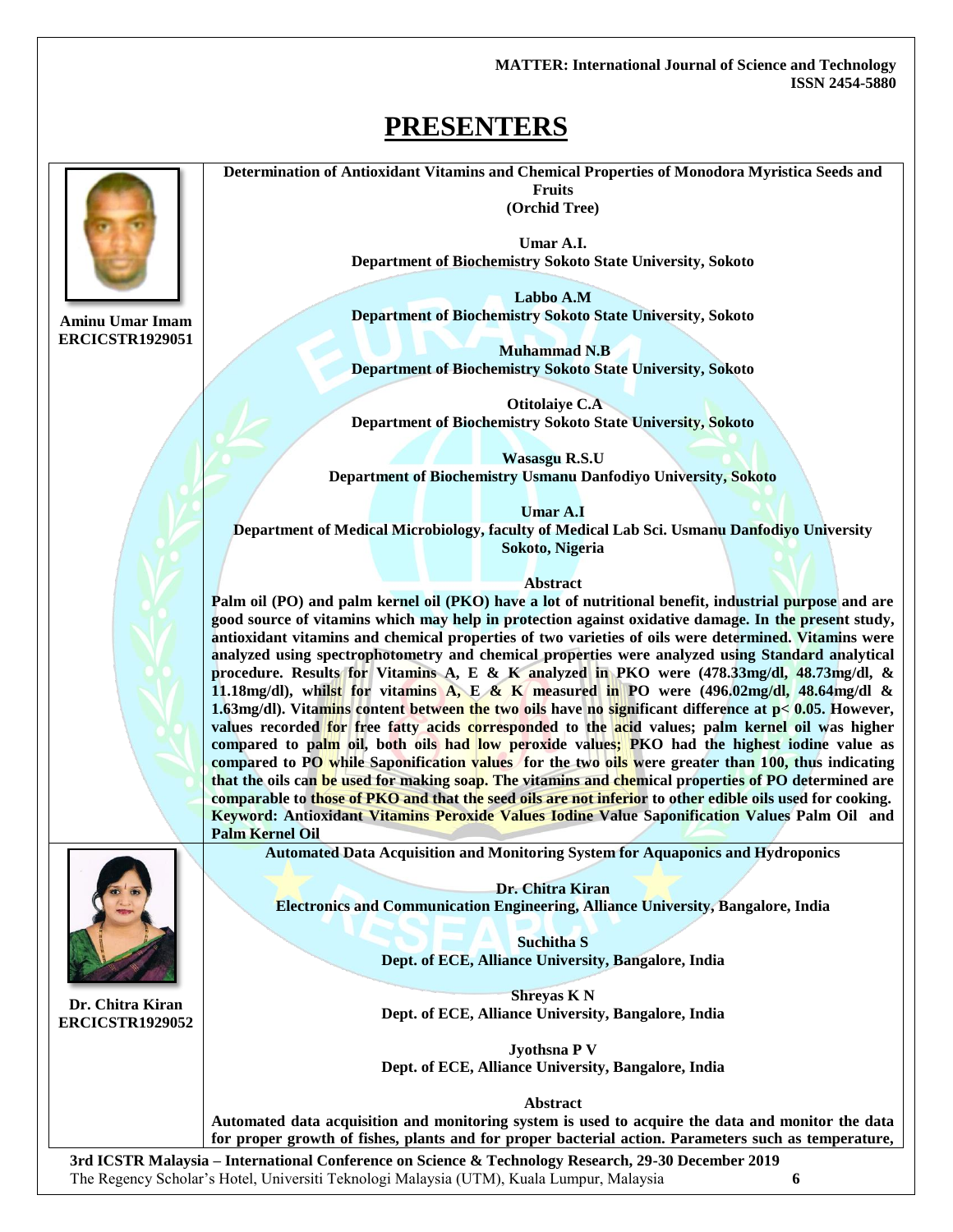|                                       | <b>MATTER: International Journal of Science and Technology</b><br><b>ISSN 2454-5880</b>                                                                                                                                                                                                                                                                                                                                                                                                                                                                                                                                                                                                                                                                                                                                                                                                                                                                                                                                                                                     |  |
|---------------------------------------|-----------------------------------------------------------------------------------------------------------------------------------------------------------------------------------------------------------------------------------------------------------------------------------------------------------------------------------------------------------------------------------------------------------------------------------------------------------------------------------------------------------------------------------------------------------------------------------------------------------------------------------------------------------------------------------------------------------------------------------------------------------------------------------------------------------------------------------------------------------------------------------------------------------------------------------------------------------------------------------------------------------------------------------------------------------------------------|--|
|                                       | pH, dissolved oxygen, light, conductivity and fish feed are monitored. Sensors are used for measuring<br>these parameters. These sensors are connected to Arduino and programmed to acquire the data and<br>this data is displayed on the screen. If there is any variation, the system is monitored and brought to<br>steady state. This method is an integrated system to produce plants and fishes in organic way. Fish are<br>raised in a tank. Fish eat food and release metabolites (ammonia) containing nitrogen compounds into<br>the water. Bacteria convert fish waste into accessible nutrients for plants. Filtered water Is returned to<br>the fish tank. This process of nutrient removal cleans the water, preventing the water from becoming<br>toxic with harmful forms of nitrogen (ammonia and nitrite), and allows the fish, plants and bacteria to<br>thrive symbiotically in an ecosystem. Thus, all the organisms are integrated together to create a<br>healthy growing environment for one another, provided that the system is properly balanced. |  |
| Nur Yazdani<br><b>ERCICSTR1929053</b> | Pre-Saturated CFRP Laminate Strengthening of Concrete Compression Members                                                                                                                                                                                                                                                                                                                                                                                                                                                                                                                                                                                                                                                                                                                                                                                                                                                                                                                                                                                                   |  |
|                                       | <b>Nur Yazdani</b><br>Ph.D., P.E., Professor of Civil Engineering, Univ. of Texas at Arlington, Arlington, Texas, United                                                                                                                                                                                                                                                                                                                                                                                                                                                                                                                                                                                                                                                                                                                                                                                                                                                                                                                                                    |  |
|                                       | <b>States</b>                                                                                                                                                                                                                                                                                                                                                                                                                                                                                                                                                                                                                                                                                                                                                                                                                                                                                                                                                                                                                                                               |  |
|                                       | <b>Tariq Aljaafreh</b>                                                                                                                                                                                                                                                                                                                                                                                                                                                                                                                                                                                                                                                                                                                                                                                                                                                                                                                                                                                                                                                      |  |
|                                       | Ph.D. Candidate in Civil Engineering, Univ. of Texas at Arlington, Arlington, , Texas, United States                                                                                                                                                                                                                                                                                                                                                                                                                                                                                                                                                                                                                                                                                                                                                                                                                                                                                                                                                                        |  |
|                                       | <b>Enrique Gonzalez</b>                                                                                                                                                                                                                                                                                                                                                                                                                                                                                                                                                                                                                                                                                                                                                                                                                                                                                                                                                                                                                                                     |  |
|                                       | Graduate Research Assistant in Civil Engineering, Univ. of Texas at Arlington, Arlington, Texas,<br><b>United States</b>                                                                                                                                                                                                                                                                                                                                                                                                                                                                                                                                                                                                                                                                                                                                                                                                                                                                                                                                                    |  |
|                                       |                                                                                                                                                                                                                                                                                                                                                                                                                                                                                                                                                                                                                                                                                                                                                                                                                                                                                                                                                                                                                                                                             |  |
|                                       | <b>Jose Leyva</b><br>Undergraduate Research Assistant in Civil Engineering, Univ. of Texas at Arlington, Arlington, Texas,<br><b>United States</b>                                                                                                                                                                                                                                                                                                                                                                                                                                                                                                                                                                                                                                                                                                                                                                                                                                                                                                                          |  |
|                                       |                                                                                                                                                                                                                                                                                                                                                                                                                                                                                                                                                                                                                                                                                                                                                                                                                                                                                                                                                                                                                                                                             |  |
|                                       | <b>Abstract</b><br>Carbon fiber reinforced polymer (CFRP) external strengthening of deteriorated or damaged concrete<br>compression members is gaining increasing popularity due to time and labor savings, strength and<br>confinement gain, and long-term durability. Pre-saturated FRP (PS-CFRP) is a recent innovation<br>where the epoxy resin glue is pre-impregnated into the FRP fabric, as opposed to the dry regular<br>CFRP where the epoxy has to be separately applied on the concrete substrate. This study<br>experimentally evaluated scaled-model concrete compression members externally strengthened with<br>PS-CFRP and R-CFRP laminates. Multiple CFRP layers and the sample aspect ratio variations were<br>considered. The samples were tested under increasing axial loading until failure. PS-CFRP application<br>was fast with some workability issues in the limited usage timeframe. This laminate was found to be a                                                                                                                            |  |
|                                       | viable product for axial concrete member strengthening, being more effective than the R-CFRP in<br>increasing the axial capacity. However, in both cases, the capacity increase was in the range of 59% to                                                                                                                                                                                                                                                                                                                                                                                                                                                                                                                                                                                                                                                                                                                                                                                                                                                                  |  |
|                                       | 132% for the shorter aspect ratios. CFRP rupture mode aided in obtaining larger failure loads than                                                                                                                                                                                                                                                                                                                                                                                                                                                                                                                                                                                                                                                                                                                                                                                                                                                                                                                                                                          |  |
|                                       | debonding or delamination type failure. Theoretical predictive equations from ACI 440 (2017) under-<br>estimated the axial capacities by an average of 38% in most cases. The predictive difference was larger                                                                                                                                                                                                                                                                                                                                                                                                                                                                                                                                                                                                                                                                                                                                                                                                                                                              |  |
|                                       | for PS-CFRP samples than the R-CFRP samples.                                                                                                                                                                                                                                                                                                                                                                                                                                                                                                                                                                                                                                                                                                                                                                                                                                                                                                                                                                                                                                |  |
|                                       | Keywords: CFRP, Pre-Saturated CFRP, Concrete Strengthening, Axial Capacity, Concrete Columns                                                                                                                                                                                                                                                                                                                                                                                                                                                                                                                                                                                                                                                                                                                                                                                                                                                                                                                                                                                |  |
|                                       | Above Ground Biomass and Carbon Stock Estimation in Wassaniya Forest Reserve of Sokoto State<br><b>Northern Nigeria</b>                                                                                                                                                                                                                                                                                                                                                                                                                                                                                                                                                                                                                                                                                                                                                                                                                                                                                                                                                     |  |
|                                       | Atiku M.<br>Department of Forestry and Fisheries, Faculty of Agriculture, Kebbi State University of Science and                                                                                                                                                                                                                                                                                                                                                                                                                                                                                                                                                                                                                                                                                                                                                                                                                                                                                                                                                             |  |
|                                       | Technology, PMB 1144, Aliero. Nigeria                                                                                                                                                                                                                                                                                                                                                                                                                                                                                                                                                                                                                                                                                                                                                                                                                                                                                                                                                                                                                                       |  |
|                                       | Zaki Hamza M                                                                                                                                                                                                                                                                                                                                                                                                                                                                                                                                                                                                                                                                                                                                                                                                                                                                                                                                                                                                                                                                |  |
| Atiku M.                              | Department of Forest Management, Faculty of Forestry, University Putra Malaysia                                                                                                                                                                                                                                                                                                                                                                                                                                                                                                                                                                                                                                                                                                                                                                                                                                                                                                                                                                                             |  |
| <b>ERCICSTR1929054</b>                | I. Umar                                                                                                                                                                                                                                                                                                                                                                                                                                                                                                                                                                                                                                                                                                                                                                                                                                                                                                                                                                                                                                                                     |  |
|                                       | Department of Forestry and Fisheries, Faculty of Agriculture, Kebbi State University of Science and<br>Technology, PMB 1144, Aliero. Nigeria                                                                                                                                                                                                                                                                                                                                                                                                                                                                                                                                                                                                                                                                                                                                                                                                                                                                                                                                |  |
|                                       | 3rd ICSTR Malaysia - International Conference on Science & Technology Research, 29-30 December 2019                                                                                                                                                                                                                                                                                                                                                                                                                                                                                                                                                                                                                                                                                                                                                                                                                                                                                                                                                                         |  |

The Regency Scholar's Hotel, Universiti Teknologi Malaysia (UTM), Kuala Lumpur, Malaysia **7**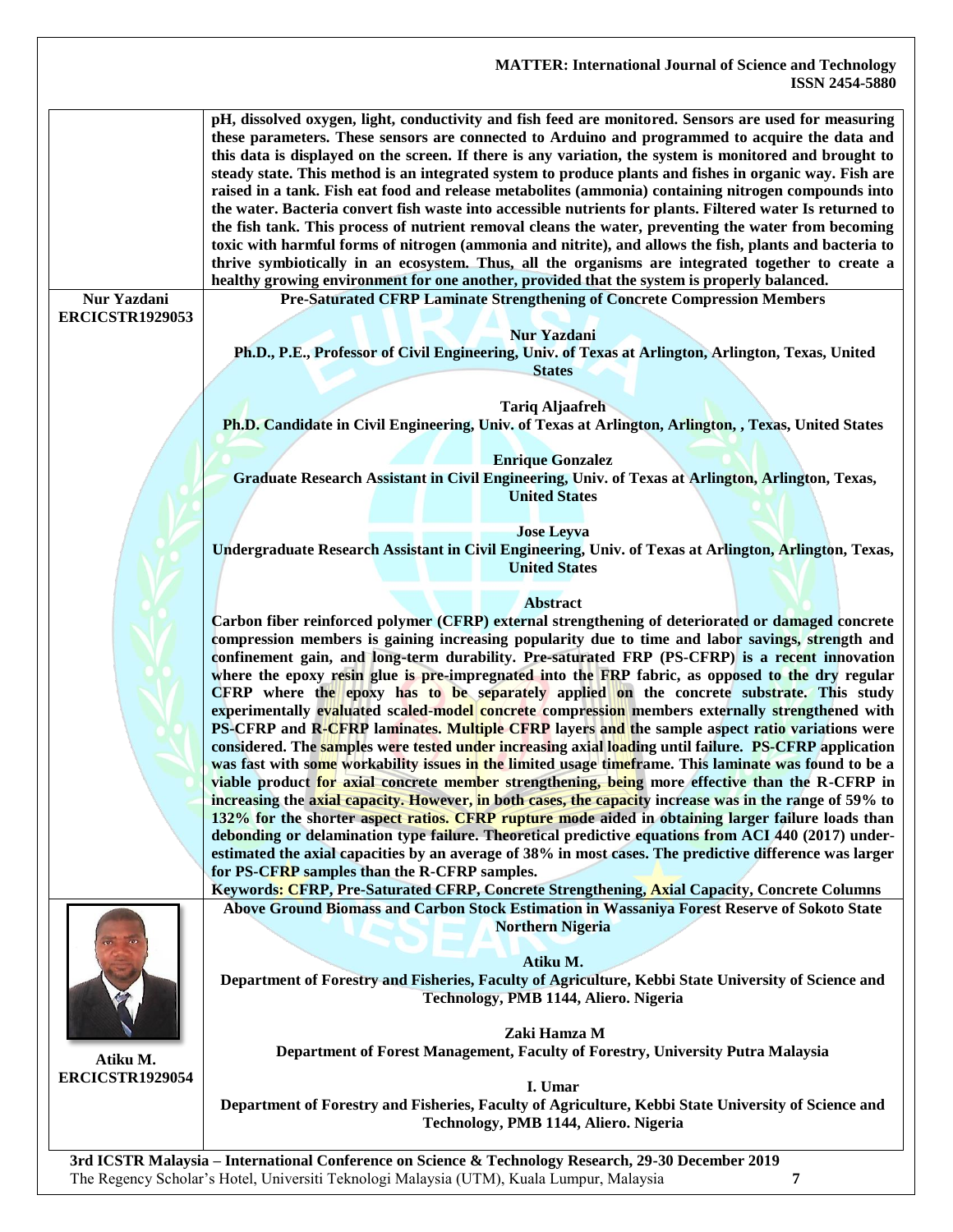|                        | D. P. Gwimmi                                                                                                                                                                                                        |  |
|------------------------|---------------------------------------------------------------------------------------------------------------------------------------------------------------------------------------------------------------------|--|
|                        | Department of Forestry and Fisheries, Faculty of Agriculture, Kebbi State University of Science and<br>Technology, PMB 1144, Aliero. Nigeria                                                                        |  |
|                        |                                                                                                                                                                                                                     |  |
|                        | A.S. Ambursa                                                                                                                                                                                                        |  |
|                        | Department of Forestry and Fisheries, Faculty of Agriculture, Kebbi State University of Science and                                                                                                                 |  |
|                        | Technology, PMB 1144, Aliero. Nigeria                                                                                                                                                                               |  |
|                        |                                                                                                                                                                                                                     |  |
|                        | Mansur M. A                                                                                                                                                                                                         |  |
|                        | Department of Forestry and Fisheries, Faculty of Agriculture, Kebbi State University of Science and                                                                                                                 |  |
|                        | Technology, PMB 1144, Aliero. Nigeria                                                                                                                                                                               |  |
|                        | <b>ABSTRACT</b>                                                                                                                                                                                                     |  |
|                        | A Point Centre Quarter (PCQ) method was used to demarcate 123 sampled plots measuring 30m x                                                                                                                         |  |
|                        | 30m at Wassaniya forest reserve in Sokoto state northern Nigeria as described by (Mueller-Dombois &                                                                                                                 |  |
|                        | Eilenberg (1974). Eight different vegetation types were identified based on tree species composition.                                                                                                               |  |
|                        | Using a stratified sampling method, the raw data on DBH, TH, NT was collected from the field from                                                                                                                   |  |
|                        | ground truth campaign and was used together with WD from FAO data base (Zanne et al., 2009) to                                                                                                                      |  |
|                        | estimate the ABG and C for each tree species from the study site. A cumulative 1,364 individuals were                                                                                                               |  |
|                        | identified, which falls in 46 species and nineteen families all of which their ABG and C stock was                                                                                                                  |  |
|                        | estimated.                                                                                                                                                                                                          |  |
| Umar <sub>1</sub> .    | Keywords: Biomass, Carbon-Stock, Estimation, Forest, Reserve, and Wassaniya<br>Impact of Climate Change Variables on Forestry Practices and Adaptation Strategies in Sokoto State                                   |  |
| <b>ERCICSTR1929055</b> |                                                                                                                                                                                                                     |  |
|                        | Umar 1.                                                                                                                                                                                                             |  |
|                        | Department of Forestry and Fisheries, University of Science and Technology Aliero, Kebbi State                                                                                                                      |  |
|                        |                                                                                                                                                                                                                     |  |
|                        | Atiku M.                                                                                                                                                                                                            |  |
|                        | College of Agriculture and Animal Science Bakura, Zamfara State                                                                                                                                                     |  |
|                        | Gwimmi D.P.                                                                                                                                                                                                         |  |
|                        |                                                                                                                                                                                                                     |  |
|                        | <b>Abstract</b>                                                                                                                                                                                                     |  |
|                        | Eight local government areas in Sokoto East senatorial district being the areas that are prone to the                                                                                                               |  |
|                        | effects of climate change were purposively selected. Proportionate sampling was employed to select the                                                                                                              |  |
|                        | villages. A total of two hundred and twenty three (223) questionnaires were administered. The data                                                                                                                  |  |
|                        | collected were subjected to descriptive statistical analysis (frequency and percentages) to analyze socio-<br>economic characteristics of the farmers. The result indicated significant impact of climate change on |  |
|                        | livelihood such that 5.7% of people lost their lives due to flood, 18.3% of livestock were destroyed due                                                                                                            |  |
|                        | to flood and 22.7% of the respondents agreed that livestock were destroyed due to harsh weather.                                                                                                                    |  |
|                        | 43.9% of the respondents also indicated that farm produce were invaded by birds (quelea), 40.8%                                                                                                                     |  |
|                        | showed that deforestation was the major cause of climate change, 25.1% agreed that over population                                                                                                                  |  |
|                        | was responsible. In terms of adaptation strategies, majority $(52.6%)$ of the farmers manipulated time                                                                                                              |  |
|                        | of planting (planting date) by way of proper timing of their farming activities to guard against rainfall                                                                                                           |  |
|                        | failure during the growing season among others. The research finally identified some of the problems                                                                                                                |  |
|                        | confronting the farmers in controlling climate change among are include poor financial position to<br>acquire modern facilities as one of the major contrains to climate change, others (31.6%) pointed that        |  |
|                        | lack of improved seeds and seedlings, while 1.5% attributed inaccessibility to irrigation farming. It is                                                                                                            |  |
|                        | recommended that farmers need to be sensitized on the importance of afforestation programme to                                                                                                                      |  |
|                        | mitigate climate change.                                                                                                                                                                                            |  |
|                        | Keywords: Perception, Impact, Climate Change, Climate Variables                                                                                                                                                     |  |
| Gwimmi, D. P           | The Role of Agroforestry for Climate Change Adaptation in Wamakko Local Government Area,                                                                                                                            |  |
| <b>ERCICSTR1929058</b> | Sokoto State, Nigeria                                                                                                                                                                                               |  |
|                        | Gwimmi, D. P                                                                                                                                                                                                        |  |
|                        | Kebbi State University of Science and Technology, Aliero, Department of Forestry and Fisheries                                                                                                                      |  |
|                        |                                                                                                                                                                                                                     |  |
|                        | Umar, I                                                                                                                                                                                                             |  |
|                        | 3rd ICSTR Malaysia - International Conference on Science & Technology Research, 29-30 December 2019                                                                                                                 |  |

The Regency Scholar's Hotel, Universiti Teknologi Malaysia (UTM), Kuala Lumpur, Malaysia **8**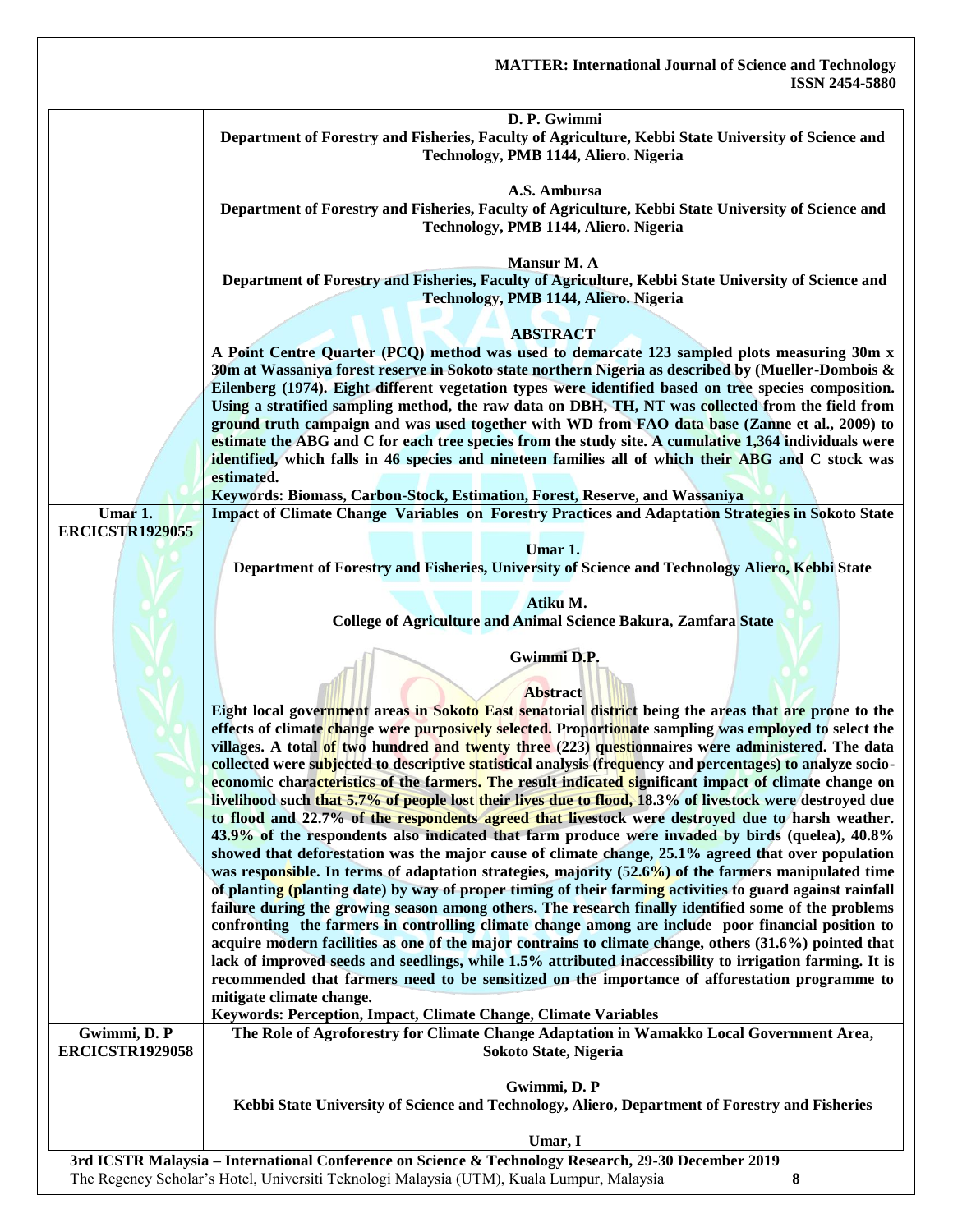**Kebbi State University of Science and Technology, Aliero, Department of Forestry and Fisheries**

**Atiku, M**

**Kebbi State University of Science and Technology, Aliero, Department of Forestry and Fisheries**

**Nafiu A. K**

**Kebbi State University of Science and Technology, Aliero, Department of Forestry and Fisheries**

**Wele, H. K College of Agriculture, Zuru Kebbi State**

**Daboh U. M College of Agriculture, Zuru Kebbi State**

#### **Abstract**

**The study assessed agroforestry for climate change adaptation in Wamakko Local Government area of Sokoto State. Four (4) districts were purposively selected for the study base on the dominance of agroforestry practices in the study areas. Two villages were randomly selected from each of the selected districts. From each village, 30 farmers were conveniently selected given a total sample size of 240 respondents. Structured questionnaire were administered, retrieved and analysed. Data were analyzed using descriptive and inferential (chi-square) statistics. Results of the study indicated that, majority (70.8%) of the farmers were within the age bracket of 15 to 30 years and 78.3 percent were married and they had attended at least one form of formal education or the other. Furthermore, 79 percent source information about climate change from family and friends, but only 4.2 percent got their information about climate change from internet and newspaper. In addition, 52.1 percent stated that high temperature was the main climate change experience they had. Majority with weighted means score (wms=3.87) of the farmers stated that dispersed tree on cropland was highly practiced. The results also revealed that age, marital status, family size, primary occupation, and farming experience were not significantly related with the idea of agroforestry. However educational status and land size was found to relate with agroforestry as a tool for climate change. To encourage agroforestry practice, incentives through the distribution of improved tree seedlings would assist greatly. Keywords: Agroforestry, Climate Change, Adaptation**

**Aminu Haladu Sadiq ERCICSTR1929059**

**Assessement of Calcium and Iron Levels in Selected Fruits and Vegetables Available in Kano State, Northern Nigeria**

**Aminu Haladu Sadiq Department of Physical Sciences, Kano State Polytechnic, 3401 P.M.B Kano State, Nigeria**

**Musa Ahmed Abubakar**

**Department of Science Laboratory Technology, Kano State Polytechnic, 3401 P.M.B Kano State, Nigeria**

**Sani Khalid Sulaiman**

**Department of Life Sciences, Kano State Polytechnic, 3401 P.M.B Kano State, Nigeria**

#### **ABSTRACT**

**Mineral elements are of vital importance to both plants and animals including humans which are required in large or small quantities for a variety of different functions. The present study was conducted to determine the moisture contents and concentration levels of Calcium (Ca2+) and Iron (Fe2+) in three different fruits and vegetables widely consumed in Nigeria (namely; Mango, Pineapple, Watermelon, Cabbage, Tomato and Spinach) which were obtained from the Yan-kaba market of Kano City. In each case, Atomic Absorption Spectrophotometery was used for the experimental analysis. Based on the results obtained, the moisture contents of the samples investigated showed that watermelon had the highest mean moisture content of 95.1% and spinach possessed the least moisture content of 63.7 %. The highest concentration of Calcium was recorded in Spinach (15.10 mg/L), and the least concentration was recorded in cabbage (4.20 mg/L). The highest concentration of Iron was recorded in pineapple (2.20 mg/L), and the least concentration was found in mango (0.17 mg/L). Therefore, comparing the mineral contents revealed in this research with the Recommended Dietary**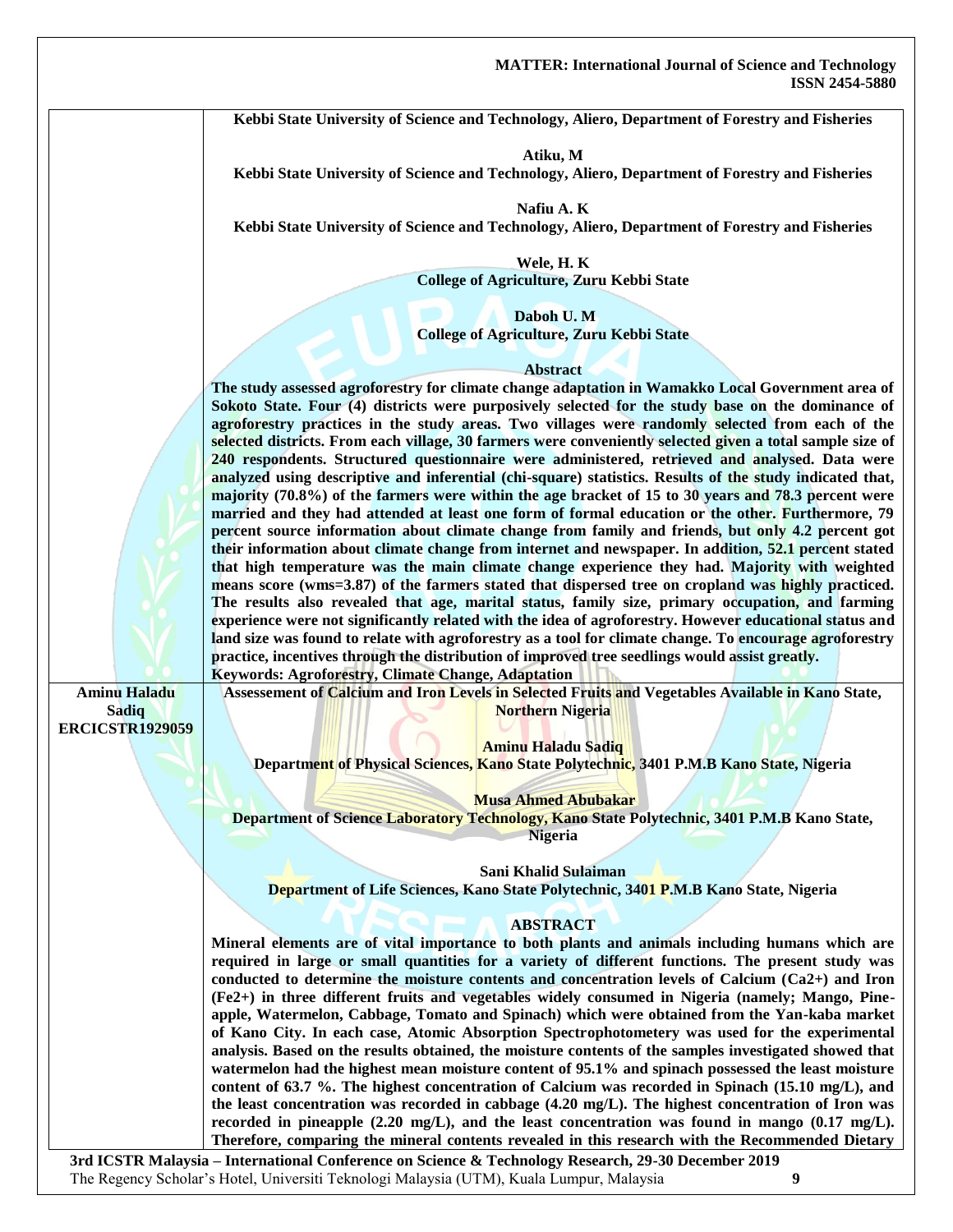|                                              | <b>MATTER: International Journal of Science and Technology</b><br><b>ISSN 2454-5880</b>                                                                                                                                                                                                                                                                                                                             |
|----------------------------------------------|---------------------------------------------------------------------------------------------------------------------------------------------------------------------------------------------------------------------------------------------------------------------------------------------------------------------------------------------------------------------------------------------------------------------|
|                                              | Allowances (RDAs) limits, the results showed that regular consumption of such fruits and vegetables is<br>essential for bone and immune system development, respectively.<br>Keywords: Calcium, Iron, Fruits, Vegetables, Moisture Contents                                                                                                                                                                         |
| Oyedele, K. Festus<br><b>ERCICSTR1929060</b> | Soil Liquefaction Potential Study Along Some Coastal Areas of Lagos State, Nigeria Using Integrated<br><b>Methods</b>                                                                                                                                                                                                                                                                                               |
|                                              | Oyedele, K. Festus<br>Department of Geosciences, University of Lagos, Nigeria                                                                                                                                                                                                                                                                                                                                       |
|                                              | Oladunjoye, H. Titilope<br>Department of Physics, Olabisi Onabanjo University, Ago-Iwoye, Ogun State, Nigeria                                                                                                                                                                                                                                                                                                       |
|                                              | <b>Abstract</b><br>Perpetual collapse of engineering structures in the coastal part of Lagos, Nigeria, has become a menace                                                                                                                                                                                                                                                                                          |
|                                              | that seems to defy all solutions probably because of wrong approach to unravel the real cause of the<br>problem. Several authors have attributed this incidence to poor supervision, inferior construction<br>materials, presence of clay/peat and bad design. Customarily, sand is taken to be competent                                                                                                           |
|                                              | engineering material prior to the liquefaction phenomenon that occurred simultaneously in California<br>(USA) and Nagata Japan) where sandy soil lose its bearing capacity due to sudden earth shaken. The<br>primary aim was to delineate probable areas that were prone to induced seismicity. Multi-channel<br>analysis of surface waves (MASW), Cone penetration test (CPT) and Standard penetration test (SPT) |
|                                              | were employed to study the subsurface geology conditions of the area. The MASW of seismic method<br>were used to generate the shear wave velocity (Vs) of the near surface soil while the CPT and SPT were<br>employed to infer the penetration resistance and the blow count in the assessment of the stress-based                                                                                                 |
|                                              | liquefaction potential of these soils respectively. Seismic imager and liquefaction assessment software<br>(known as Cliq) were used to process both the MASW and CPT data respectively. The values of shear<br>wave velocity generated for most sands in the study areas range from 120m/s -200m/s. These values fell                                                                                              |
|                                              | within potentially liquefiable sands. From the CPT results, 41.67% of Ikoyi data showed a very high<br>risk to liquefaction while 37% of Badore data indicated severe liquefaction potential. The factors of<br>safety (F.S) against liquefaction potential obtained from the plot of cyclic stress ratio (CSR) against s-                                                                                          |
|                                              | wave velocity (Vs) was less than 1. This study has shown the presence of liquefiable sands within the<br>study areas. It has significantly created awareness for inhabitants in the wetland areas of Lagos<br>against liquefaction occurrence.                                                                                                                                                                      |
| Samayaraj Murali<br>M                        | Keywords: Coastal, Seismic Imager, Liquefaction, Penetration Resistance<br>Future Generation Optical Network for Wired and Wireless Networks based on OFDM using a Comb<br><b>Source</b>                                                                                                                                                                                                                            |
| <b>ERCICSTR1929062</b>                       | M. Samayaraj Murali Kishanlal<br><b>Associate Professor, Electronics and Communication Engineering, St. Joseph's Institute of</b>                                                                                                                                                                                                                                                                                   |
|                                              | <b>Technology, Anna University, Chennai, India</b>                                                                                                                                                                                                                                                                                                                                                                  |
|                                              | Dr. A. Jawahar<br>Professor, SSN College of Engineering, Chennai, India                                                                                                                                                                                                                                                                                                                                             |
|                                              | <b>Abstract</b><br>In this study it is focused to design an architecture for the future optical networks based on PON (                                                                                                                                                                                                                                                                                             |
|                                              | Passive Optical Network) called as FGON (Future Generation Optical Network). The FGON improves<br>the efficiency and reliability of optical networks in providing a seamless data transmission network by<br>integrating the three core concepts namely WDM, PON and OFDM. The proposed network also                                                                                                                |
|                                              | supports ROF (radio over fiber) for extended coverage of optical signals through wireless in<br>unfavorable domains. In the FGON the input signals are given using a unique technique of creating a<br>dense signals using WDM by creating a uniform comb like structure by using a dual arm Mach Zender                                                                                                            |
|                                              | Modulator based circuit whose output has 51 flat comb structures and then the modulation technique<br>of OFDM is used for enabling the WDM-OFDM-PON. Both (AM and MZM) modulators driven by<br>the same RF frequency of 30 GHz and proper DC biasing is given for MZM to get very flat spectral                                                                                                                     |
|                                              | carriers. The OFCS generated by this method can be used in WDM-PON system which can serve<br>large number of users. Each carrier out of 51 spectral lines is capable of supporting greater than 10<br>Gbps Quadrature Amplitude Modulation based data with the help of Orthogonal Frequency Division                                                                                                                |
|                                              | 3rd ICSTR Malaysia - International Conference on Science & Technology Research, 29-30 December 2019                                                                                                                                                                                                                                                                                                                 |

The Regency Scholar's Hotel, Universiti Teknologi Malaysia (UTM), Kuala Lumpur, Malaysia **10**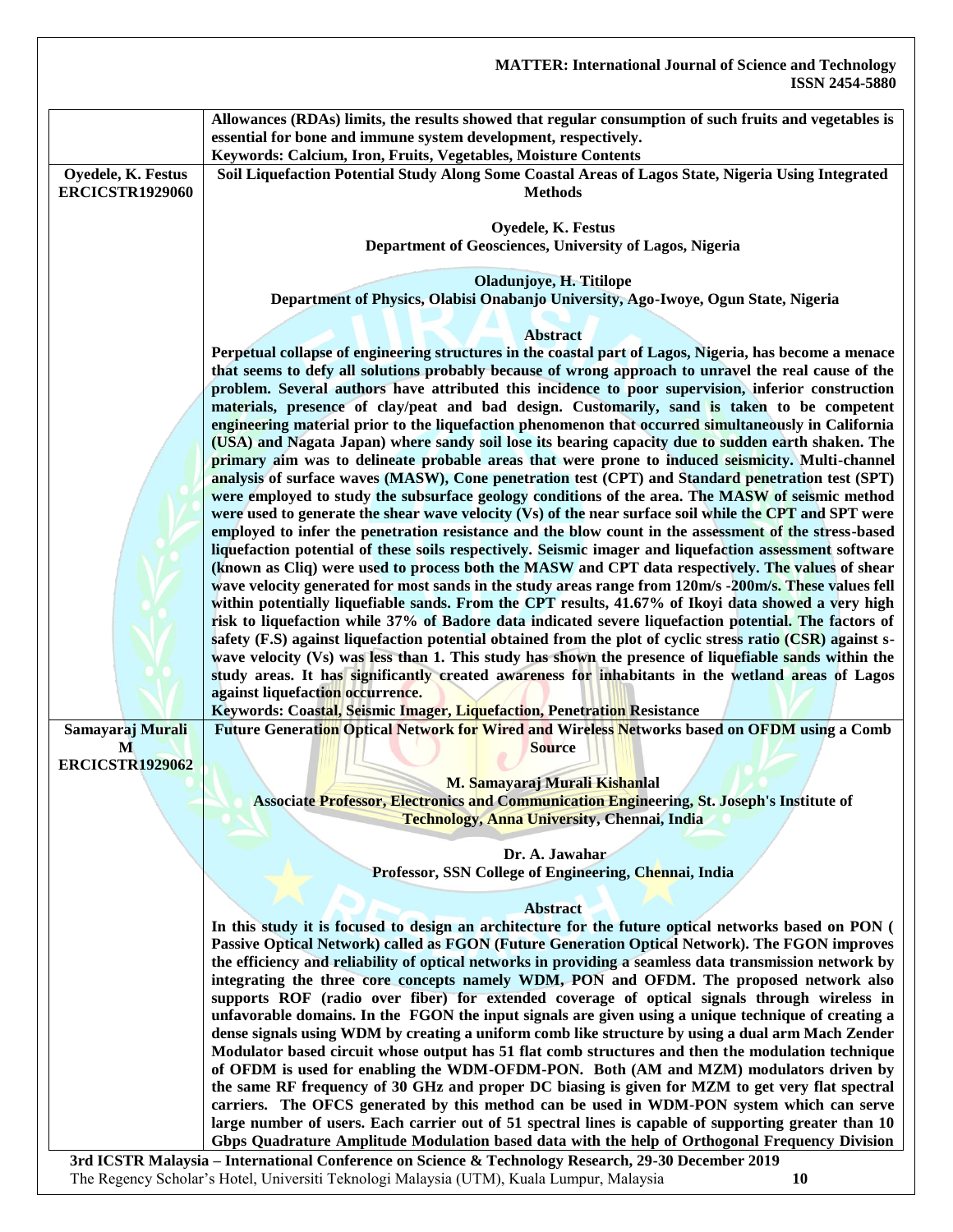**Multiplexing (OFDM) subcarriers. We study the performance of the signals generated by the comb structure in a ROF based OFDM-PON simulation network the various parameters such as the received signal strength FGON network, BER (Bit Error Rate) are noted and analyzed, and the received signals propagation characteristics of the FGON is noted which will be suitable for next generation optical access.**

**The main aim of the proposal is to enhance overall capacity of the passive optical network, by increasing Wavelength Division Multiplexing (WDM) channels. We demonstrate a technique to generate Optical Flat comb spectrum (OFCS) with the help of Amplitude modulator (AM) and Single Drive Mach Zehnder Modulator (SDMZM).The OFCS generated through this technique will have 51 spectral lines with very less power difference between the them. Both (AM and MZM) modulators driven by the same RF frequency of 30 GHz and proper DC biasing is given for MZM to get very flat spectral carriers. The OFCS generated by this method can be used in WDM-PON system which can serve large number of users. Each carrier out of 51 spectral lines is capable of supporting greater than 10 Gbps Quadrature Amplitude Modulation based data with the help of Orthogonal Frequency Division Multiplexing (OFDM) subcarriers.**

**Haji M. SHOAIB KHAN ERCICSTR1929064**

**Characterization of Curcuma Zedoaria Root Extract for Bioactive Phytochemicals and its Assessment for Multiple Skin Care Potentials: A Non-Invasive Approach using Advanced Imaging and Bioengineering Methods**

**Wajeeha ARSHAD**

**Pharmacy Department, Railway Road Campus, The Islamia University of Bahawalpur, Bahawalpur, Pakistan**

#### **Haji M. SHOAIB KHAN**

**Pharmacy Department, Railway Road Campus, The Islamia University of Bahawalpur, Bahawalpur, Pakistan**

#### **Naveed AKHTAR**

**Pharmacy Department, Railway Road Campus, The Islamia University of Bahawalpur, Bahawalpur, Pakistan**

**Hafiz Saqib Zaka**

**Pharmacy Department, Railway Road Campus, The Islamia University of Bahawalpur, Bahawalpur, Pakistan**

#### **ABSTARCT**

**BACKGROUND: Numerous plants, because of being rich source of antioxidants including flavonoids and polyphenols, have been used in folk medicine but they have infrequently been used topically to combat skin damaging conditions. Currently, there is no study reporting the cosmeceutical beneficial effects of gellified emulsion system of Curcuma zedoaria (CZ) root extract in healthy humans. The current study was an active endeavor to characterize Curcuma zedoaria root extract and to probe skin care effects of its emulgel for reviving and improving facial skin properties. METHODS: Initially Curcuma zedoaria root extract was evaluated for secondary metabolites, phenolic and flavonoids contents; antioxidant and tyrosinase inhibition activities. After developing CZ extract emulgel system, its in-vitro sunscreen factor was determined. In-vivo performance of test emulgel was evaluated for 12 weeks in thirteen healthy humans using single-blinded, placebo-controlled and split-faced trial. Noninvasive bioengineering and advanced imaging techniques were used for clinical evaluation. RESULTS: The experiment showed that Curcuma zedoaria (CZ) root extract has valuable secondary metabolites; noteworthy amount of phenolic and flavonoid compounds; and eminent antioxidant and anti-tyrosinase potential. The prepared CZ emulgel manifested significant improvement (p˂0.05) associated with skin parameters including erythema, melanin, hydration, sebum and facial pores. CONCLUSIONS: Curcuma zedoaria root extract emulgel, being an imperative strategy for improvisation of skin damaging conditions, proved to have therapeutic potential in cosmetic field. Keywords: Curcuma Zedoaria; Single-Blind Method; Non-Invasive Bioengineering Techniques; Skin Care Fatima Rasool ERCICSTR1929066 Development and Characterization of creams containing Zinc Oxide and Beta vulgaris extract**

**Fatima Rasool**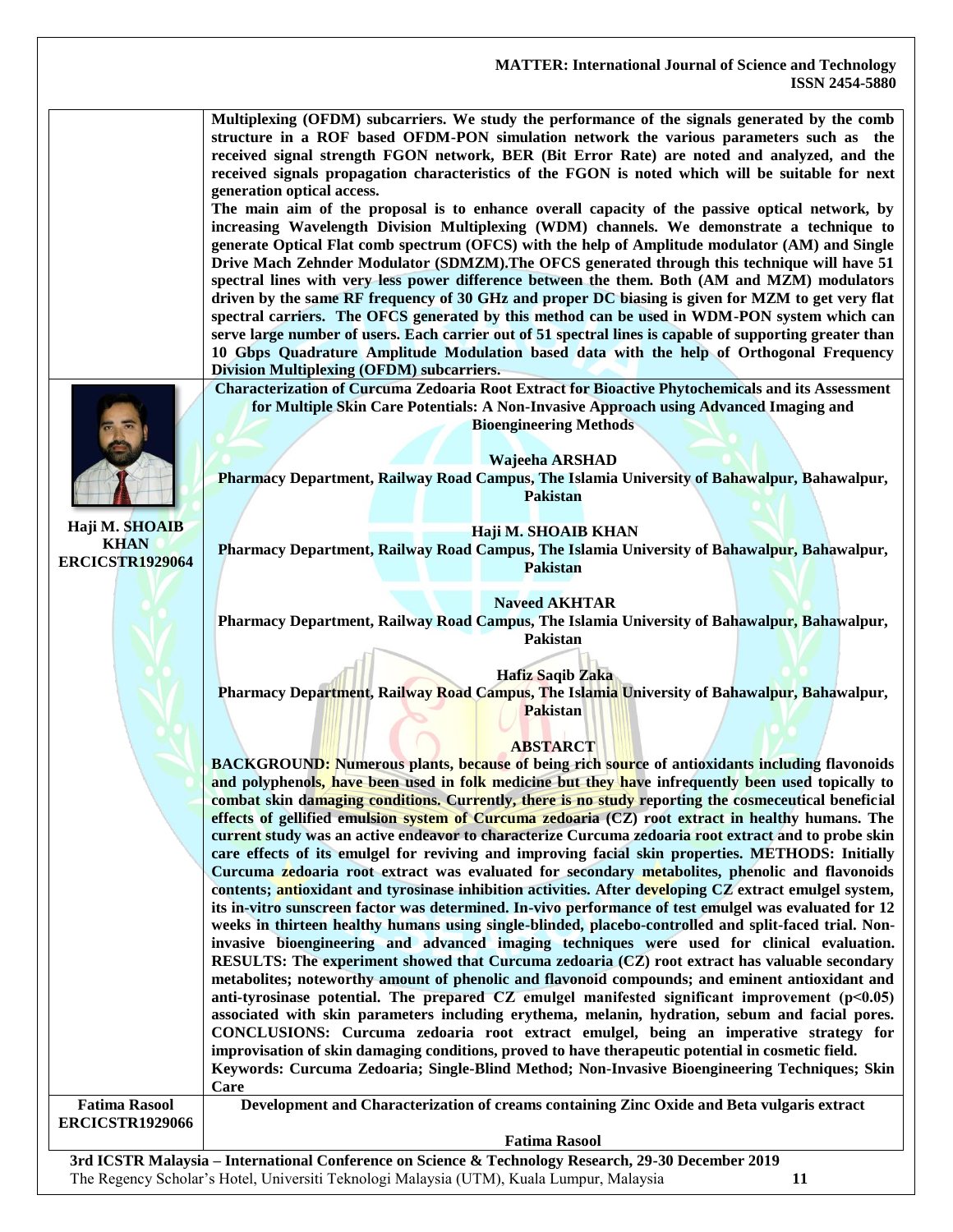| University College of Pharmacy, University of the Punjab, Lahore |
|------------------------------------------------------------------|
|                                                                  |

**Zantasha Saddique Pharmacy Department, The Islamia University of Bahawalpur**

**Haji Muhammad Shoaib Khan**

**Pharmacy Department, The Islamia University of Bahawalpur**

#### **Abstract**

**Objective: The aim of the study was to prepare a stable cream (w/o) containing zinc oxide and beta vulgaris leaves as major photoprotective agents.**

**Methodology: Three stable water in oil creams (F1, F2 and F3) were prepared. The cream F1 contained 10 % zinc oxide while the cream F2 and F3 contained 4% and 8% Beta vulgaris leaves extract in combination with 10% zinc oxide. Antioxidant activity of Beta vulgaris leaves and pulp extract were determined by DPPH method. In vitro sun protection factor of these formulations was determined by UV-spectrophotometry. These formulations were kept at different temperatures i.e. at 8°C, 25°C, 40°C, 40°C+75% RH and 50°C for further evaluation. During the study period of 90 days, creams were valuated tor phase separation, spreadability, pH, SPF and viscosity. Two-Way ANOVNA and LSD were applied for statistical analysis of the study tests performed using 95% confidence interval.**

**Results: Antioxidant activity of Beta vulgaris leaves and pulp extract were 89.3% and 82.3% respectively. During study period, no significant changes were observed in color, liquefaction and phase separation. SPF of formulations F1, F2 and F3 were 23.28, 32.74 and 34.79 respectively which decrease with the function of time and temperature. Two-Way ANOVA test showed Significant results**  with a level of significance (a=0.05) for pH parameter, spreadability and Sun Protection Factor. **Rheological analysis showed pseudoplastic behavior upon continuous shear stress and non-Newtonian b behavior**

**Conclusion: The study showed that the stable creams containing single and combination of photoprotective agents is formulated. Moreover, use of herbal extract can benefit the formulation when used upto a certain concentration.** 

**Keywords: UV Rays, SPF (Sun Protection Factor), Zinc Oxide, Beta Vulgaris, ROS (Reactive Oxygen Species), Skin Cancer, Spectrophotometer, Photoprotection**

**Dr. Gambo .M. Saljaba ERCICSTR1929068**

**Inpact of Immobilized Stereospermum-Kunthianum Plant Stem-Bark as Natural Coagulant for Treatment of Waste Water**

#### **Dr. Gambo .M. Saljaba**

**Chemistry Department, College of Education Waka-Biu, Borno State, Nigeria**

#### **Abstract**

**The high cost of treated water makes most people in the rural communities resort to drinking water from sources of low quality exposing them to water borne diseases.It is in this regard that this research was carried out to confirm the effectiveness of using Immobilized Stereospermum kunthianum stem**bark for water treatment/purification which is a plant commonmly found in most rural communities **of Biu in Borno state, Nigeria. The plant stem-bark was immobilized by entraping or caging the biomass within a polymeric matrix of sodium alginate and calcium chloride solution to obtaine immobilized Stereospermum kunthianum (IMSB). The precipitated blend solid was dried at room temperature. Coagulation was done by using loading doses of 2g, 4g, 6g,8g, and 10g of dried IMSB in a beaker containing 500ml each. A control (Beaker of water without IMSB was also included).Turbidity, Conductivity, pH and antimicrobial activities were determined for all the various doses.The turbidity value of the treated water using IMSB ranges from Log100.30 to Log101.36 while conductivity value ranges from Log102.29 to Log102.72us/cm and the pH values for the treated water was7.2 to 7.8. All values obtained for treatment using IMSB gave values that are accepted according to World Health Organization (WHO) guideline for safe drinking water. The crude extract of the plant exhibit considerable level of inhibition against all test organisms. The result obtained from the use of immobilized Stereospermum kunthianum as coagulating agent show significant reduction of turbidity and conductivity, pleasant taste of water, no alteration in pH value of treated water and inhibit the growth of bacteria.**

**Keywords: Stereospermum-Kunthianum, Immobilization, Water, Coagulation, Antimicrobial**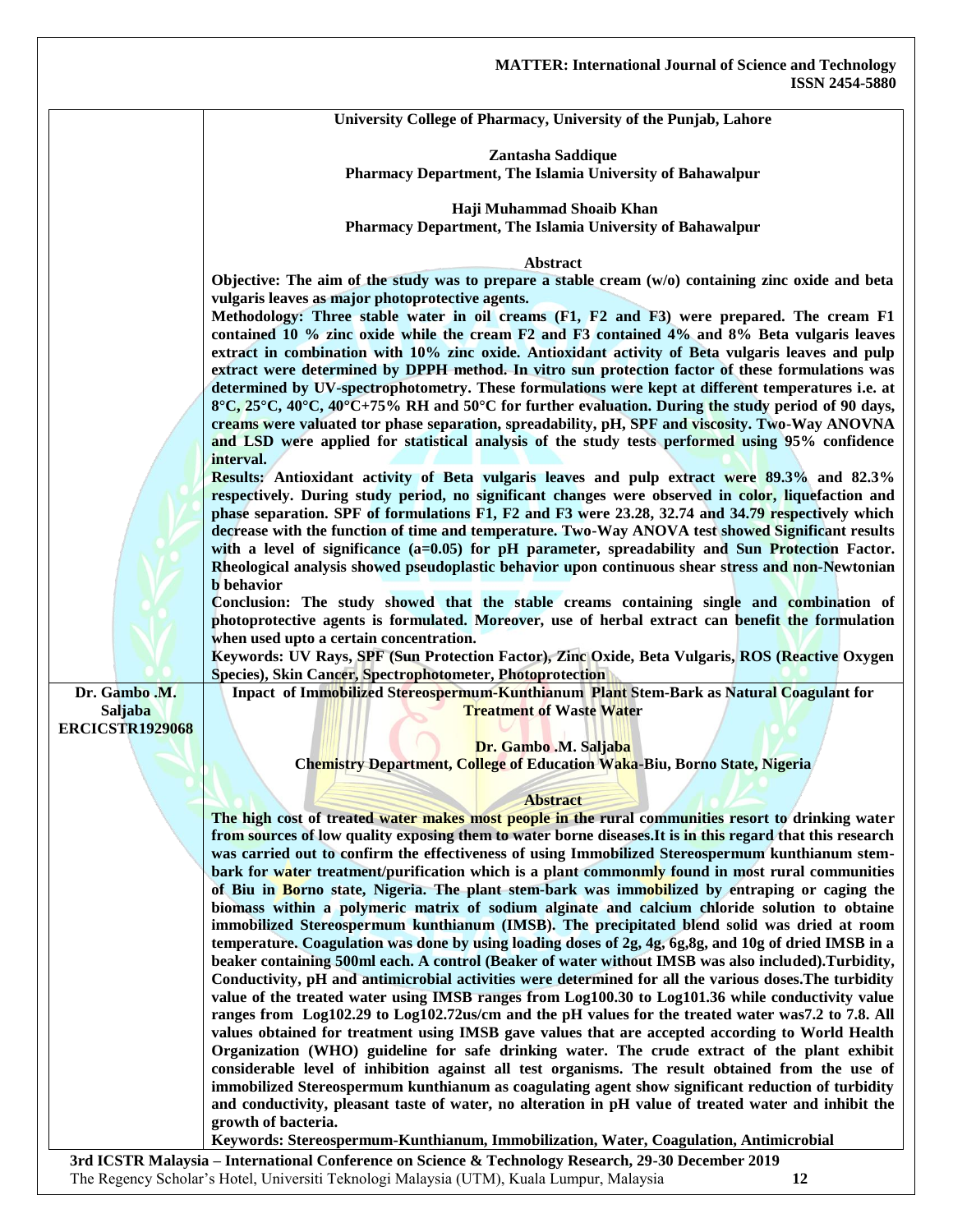|                                                               | <b>MATTER: International Journal of Science and Technology</b><br><b>ISSN 2454-5880</b>                                                                                                                                                                                                                                                                                                                                                                                                                                                                                                                                                                                                                                                                                                                                                                                                                                                                                                                                                                                                                                                                                                                                                                                                                                                                                                                                                                                                                                                                                                                                                                                                                                                                                                                                                                                                                                                                                                                                                                                                                                                     |
|---------------------------------------------------------------|---------------------------------------------------------------------------------------------------------------------------------------------------------------------------------------------------------------------------------------------------------------------------------------------------------------------------------------------------------------------------------------------------------------------------------------------------------------------------------------------------------------------------------------------------------------------------------------------------------------------------------------------------------------------------------------------------------------------------------------------------------------------------------------------------------------------------------------------------------------------------------------------------------------------------------------------------------------------------------------------------------------------------------------------------------------------------------------------------------------------------------------------------------------------------------------------------------------------------------------------------------------------------------------------------------------------------------------------------------------------------------------------------------------------------------------------------------------------------------------------------------------------------------------------------------------------------------------------------------------------------------------------------------------------------------------------------------------------------------------------------------------------------------------------------------------------------------------------------------------------------------------------------------------------------------------------------------------------------------------------------------------------------------------------------------------------------------------------------------------------------------------------|
| <b>Tanziela</b><br><b>ERCICSTR1929070</b>                     | Cancer-Exocytosed Exosomes Loaded with Silver Nanoclusters are Efficient Drug Carriers for Cancer<br>Chemotherapy                                                                                                                                                                                                                                                                                                                                                                                                                                                                                                                                                                                                                                                                                                                                                                                                                                                                                                                                                                                                                                                                                                                                                                                                                                                                                                                                                                                                                                                                                                                                                                                                                                                                                                                                                                                                                                                                                                                                                                                                                           |
|                                                               | <b>Tanziela</b><br>State Key laboratory of bioelectronics, School of biological sciences and biomedical engineering,<br>Southeast University, Nanjing, China                                                                                                                                                                                                                                                                                                                                                                                                                                                                                                                                                                                                                                                                                                                                                                                                                                                                                                                                                                                                                                                                                                                                                                                                                                                                                                                                                                                                                                                                                                                                                                                                                                                                                                                                                                                                                                                                                                                                                                                |
|                                                               | Abstract<br>Drug resistance remains one of the major hurdles to the effective cancer chemotherapy. The recently<br>emerged field of nanotechnology holds great promise for effective and target specific conveyance of<br>therapeutic tools to malignant site. Exosomes have recently come into focus as drug delivery<br>nanocarriers as they are nano-sized, biocompatible and can cross blood brain barriers (BBB).<br>Exosomes originate from cells and can be separated from body fluids or medium of cultured cells.<br>Here, we develop a biocompatible exosome based DOX loaded silver nanoclusters exocytosed by<br>glioma cells (DOX@AgNCs-ExoU87) for overcoming drug resistance in cancer chemotherapy.<br>Exosomes generated by exocytosis of in situ biosynthesized DOX@AgNCs from cancer cells were<br>collected from cell culture medium by Ultracentrifugation and characterized their size, and shape by<br>TEM, elemental characterization by EDS, drug release, intracellular ROS production and in vitro and<br>in vivo antitumor efficiency. Cytotoxicity was determined by MTT assay. (DOX@AgNCs-ExoU87)<br>with ability of bioactive transportation are sphere-shaped with size of 30-150 nm. In addition, the<br>enhanced rate of drug release under acidic environment, DOX@AgNCs-ExoU87 independent of their<br>source, possess significant increased cellular uptake of DOX as compared to free DOX and<br>DOX@AgNCs and cytotoxicity involved ROS moderated DNA damage in bulk cancer cells and have<br>no activity on healthy cells. In vivo studies reveal enhanced accumulation of DOX@AgNCs-ExoU87 in<br>tumor, escaped from blood vessels and penetration into deep root of tumor tissues following<br>intravenous inoculation which led to overcoming the drug resistance in cancer cells without off-site<br>effects of DOX. These results prove the perception for the use of drug and nanoclusters conjugated<br>exosomes exocytosed from tumor cells as a promising drug carrier for competent cancer<br>chemotherapy.<br>Keywords: Exosomes, Drug Delivery, Glioma, Nanoclusters, DOX, Chemotherapy |
|                                                               | The Impact of Social Media Applications on Students Performance in Private Universities in Malaysia:<br><b>IUKL Case Study</b><br><b>Rami Ahmed Elhashmi Idris</b><br>Faculty of Information Technology, Infrastructure University Kuala Lumpur (IUKL), Kuala Lumpur,<br><b>Malaysia</b><br><b>Abstract</b>                                                                                                                                                                                                                                                                                                                                                                                                                                                                                                                                                                                                                                                                                                                                                                                                                                                                                                                                                                                                                                                                                                                                                                                                                                                                                                                                                                                                                                                                                                                                                                                                                                                                                                                                                                                                                                 |
| <b>Rami Ahmed</b><br>Elhashmi Idris<br><b>ERCICSTR1929073</b> | Online social networking sites have changed the way people interact and communicate. Most students<br>who are members of these online networking sites spend numerous hours on these sites at the expense<br>of study time. This research paper looked at the impact of online social networking sites on academic<br>performance among the students of (IUKL) University and tries to investigate that impact by using<br>certain model and different factors to get the effective results. The present study shows (87.1%) of the<br>respondents use social media to share files and sources related to learning using WhatsApp. The study<br>recommends that students should verify the facts they gather before posting them in social media.<br>They should verify information with a source instead of posting a correction or retraction afterward.<br>Keywords: Effects, Online Social Networks (OSN), Academic Performance, Students, Private<br><b>Universities</b>                                                                                                                                                                                                                                                                                                                                                                                                                                                                                                                                                                                                                                                                                                                                                                                                                                                                                                                                                                                                                                                                                                                                                               |
|                                                               | Antimicrobial Property of Crude Leaf Extracts of Artocarpus odoratissimus ("MARANG") and<br>Sandoricum koetjape ("COTTON FRUIT") AGAINST Saccharomyces cerevisiae AND Bacillus<br>subtilis<br>Abdulkhaliq M. Arani<br>Affiliation with Philippine Science High School-Central Mindanao Campus, Balo-i, Philippines                                                                                                                                                                                                                                                                                                                                                                                                                                                                                                                                                                                                                                                                                                                                                                                                                                                                                                                                                                                                                                                                                                                                                                                                                                                                                                                                                                                                                                                                                                                                                                                                                                                                                                                                                                                                                          |
| Sittie Almahar H.A.<br>Laut                                   | <b>Sittie Almahar H.A. Laut</b><br>Affiliation with Philippine Science High School-Central Mindanao Campus, Balo-i, Philippines<br>3rd ICSTD Molovcio International Centerence on Science & Technology Decearch 20 30 December 2010                                                                                                                                                                                                                                                                                                                                                                                                                                                                                                                                                                                                                                                                                                                                                                                                                                                                                                                                                                                                                                                                                                                                                                                                                                                                                                                                                                                                                                                                                                                                                                                                                                                                                                                                                                                                                                                                                                         |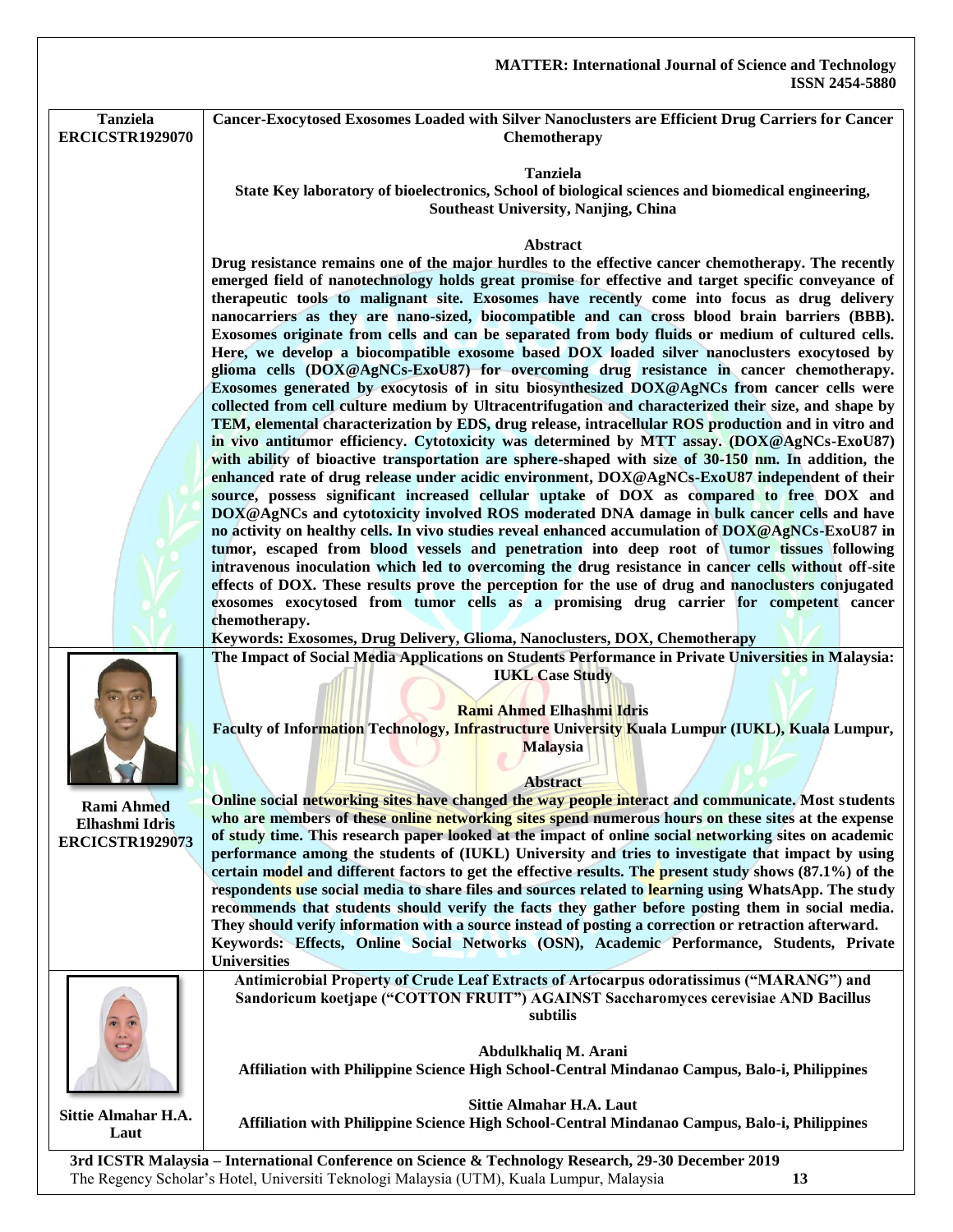| <b>ERCICSTR1929076</b>  | Abstract                                                                                                                                                                                              |
|-------------------------|-------------------------------------------------------------------------------------------------------------------------------------------------------------------------------------------------------|
|                         | Pathogenic microorganisms are developing resistance against antibiotics deeming it useless against                                                                                                    |
|                         |                                                                                                                                                                                                       |
|                         | them. To resolve the problem of drug resistance, new antimicrobial agents, which are effective against                                                                                                |
|                         | resistant pathogenic microorganisms, are needed. In this study, the antimicrobial property of the                                                                                                     |
|                         | crude ethanolic leaf extracts of Artocarpus odoratissimus ("marang") and Sandoricum koetjape                                                                                                          |
|                         | ("cotton fruit") were separately tested against Bacillus subtilis and Saccharomyces cerevisiae using                                                                                                  |
|                         |                                                                                                                                                                                                       |
|                         | paper disc diffusion technique. The crude ethanolic leaf extracts of A. odoratissimus showed average                                                                                                  |
|                         | zones of inhibition against B. subtilis at 8.38 mm, but did not inhibit the growth of S. cerevisiae. Only                                                                                             |
|                         | the leaf extract from S. koetjape displayed both bactericidal and fungicidal effects against B. subtilis                                                                                              |
|                         | and S. cerevisiae, having the mean 8.55 mm and 8.67 mm, respectively. ANOVA results showed                                                                                                            |
|                         |                                                                                                                                                                                                       |
|                         | significant difference ( $p < 0.01$ ) exhibited by the treatments against B. subtilis and S. cerevisiae at $p =$                                                                                      |
|                         | 8.79E-43 and p=1.787E-34, respectively. It can be concluded that the ethanolic leaf extract of S.                                                                                                     |
|                         | koetjape has antimicrobial property against both the B. subtilis and S. cerevisiae while the ethanolic                                                                                                |
|                         | leaf extract of A. odoratissimus only displayed antibacterial property.                                                                                                                               |
|                         | Keywords: Antimicrobial Resistance, Pathogenic, Antibiotics, Zone of Inhibition                                                                                                                       |
|                         |                                                                                                                                                                                                       |
|                         | Electricity Multiplication and Generation by AC Motor and Electromagnetic Principle                                                                                                                   |
|                         |                                                                                                                                                                                                       |
|                         | <b>Shivam Kumar</b>                                                                                                                                                                                   |
|                         | B Tech, Electronics and Communication Department, R D Engineering College, Ghaziabad, UP, India                                                                                                       |
|                         |                                                                                                                                                                                                       |
|                         |                                                                                                                                                                                                       |
|                         | Pradyumna Katara                                                                                                                                                                                      |
|                         | <b>B Tech, Electronics and Communication Department, R D Engineering College, Ghaziabad</b>                                                                                                           |
|                         | <b>UP, India</b>                                                                                                                                                                                      |
|                         |                                                                                                                                                                                                       |
| <b>Shivam Kumar</b>     |                                                                                                                                                                                                       |
| <b>ERCICSTR1929077</b>  | <b>Mansi</b>                                                                                                                                                                                          |
|                         | B Tech, Electronics and Communication Department, R D Engineering College, Ghaziabad, UP,                                                                                                             |
|                         | <b>INDIA</b>                                                                                                                                                                                          |
|                         |                                                                                                                                                                                                       |
|                         | <b>Abstract</b>                                                                                                                                                                                       |
|                         |                                                                                                                                                                                                       |
|                         | We are livening in such era where consumption of electricity is increasing day by day and become a                                                                                                    |
|                         | most vital pillar of human and social development resources. Due to limitation of resource we have to                                                                                                 |
|                         | find another solution we gave an idea of electricity multiplication to generate electricity from                                                                                                      |
|                         | electricity. This article gives an idea to generate electricity a type of renewable source. In modern time                                                                                            |
|                         | this proposed system may help for future energy need and security. This proposed system will generate                                                                                                 |
|                         |                                                                                                                                                                                                       |
|                         | electricity which will increase share of renewable energy from 24.5 to 50% by now and 2050                                                                                                            |
|                         | respectively. This system in an ideal solution of present existing method of energy generation because                                                                                                |
|                         | this method doesn't depend on resource apart from this it will generate electricity by electricity. This                                                                                              |
|                         | system will try to make between balance between environment and development and they both will run                                                                                                    |
|                         | in hand in hand.                                                                                                                                                                                      |
|                         |                                                                                                                                                                                                       |
|                         | Keywords: Renewable Energy, Electricity Generation, Electromagnetic Induction Principle,                                                                                                              |
|                         | <b>Generator, AC Motor</b>                                                                                                                                                                            |
|                         | Factors Influencing the Adoption of Crowdfunding in Bangladesh: A Study of Start-Up Entrepreneurs                                                                                                     |
|                         |                                                                                                                                                                                                       |
|                         | <b>Mohammad Tariqul Islam</b>                                                                                                                                                                         |
|                         |                                                                                                                                                                                                       |
|                         | <b>Assistant Professor, Department of Management Information Systems (MIS), Faculty of Business</b>                                                                                                   |
|                         | <b>Studies, University of Dhaka, Dhaka-1000, Bangladesh</b>                                                                                                                                           |
|                         |                                                                                                                                                                                                       |
|                         | <b>Md. Ariful Islam</b>                                                                                                                                                                               |
|                         | <b>Assistant Professor, Department of Management Information Systems (MIS), Faculty of Business</b>                                                                                                   |
| <b>Mohammad Tariqul</b> |                                                                                                                                                                                                       |
| Islam                   | <b>Studies, University of Dhaka, Dhaka-1000, Bangladesh</b>                                                                                                                                           |
| <b>ERCICSTR1929080</b>  |                                                                                                                                                                                                       |
|                         | Abstract                                                                                                                                                                                              |
|                         | Despite widespread adoption of crowdfunding for funding social donation projects, its adoption among                                                                                                  |
|                         | start-up entrepreneurs is significantly low, in developing countries in particular. Research has been                                                                                                 |
|                         |                                                                                                                                                                                                       |
|                         | performed to investigate the crowdfunding adoption intention of start-up entrepreneurs in                                                                                                             |
|                         | Bangladesh. This study aimed to identify the motivation behind the intentions of the entrepreneurs to                                                                                                 |
|                         | adopt crowdfunding, using the Unified Theory of Acceptance and Use of Technology (UTAUT) model                                                                                                        |
|                         | with extensions. Empirical data were collected from 317 respondents and analyzed using Partial Least                                                                                                  |
|                         |                                                                                                                                                                                                       |
|                         |                                                                                                                                                                                                       |
|                         | 3rd ICSTR Malaysia - International Conference on Science & Technology Research, 29-30 December 2019<br>The Regency Scholar's Hotel, Universiti Teknologi Malaysia (UTM), Kuala Lumpur, Malaysia<br>14 |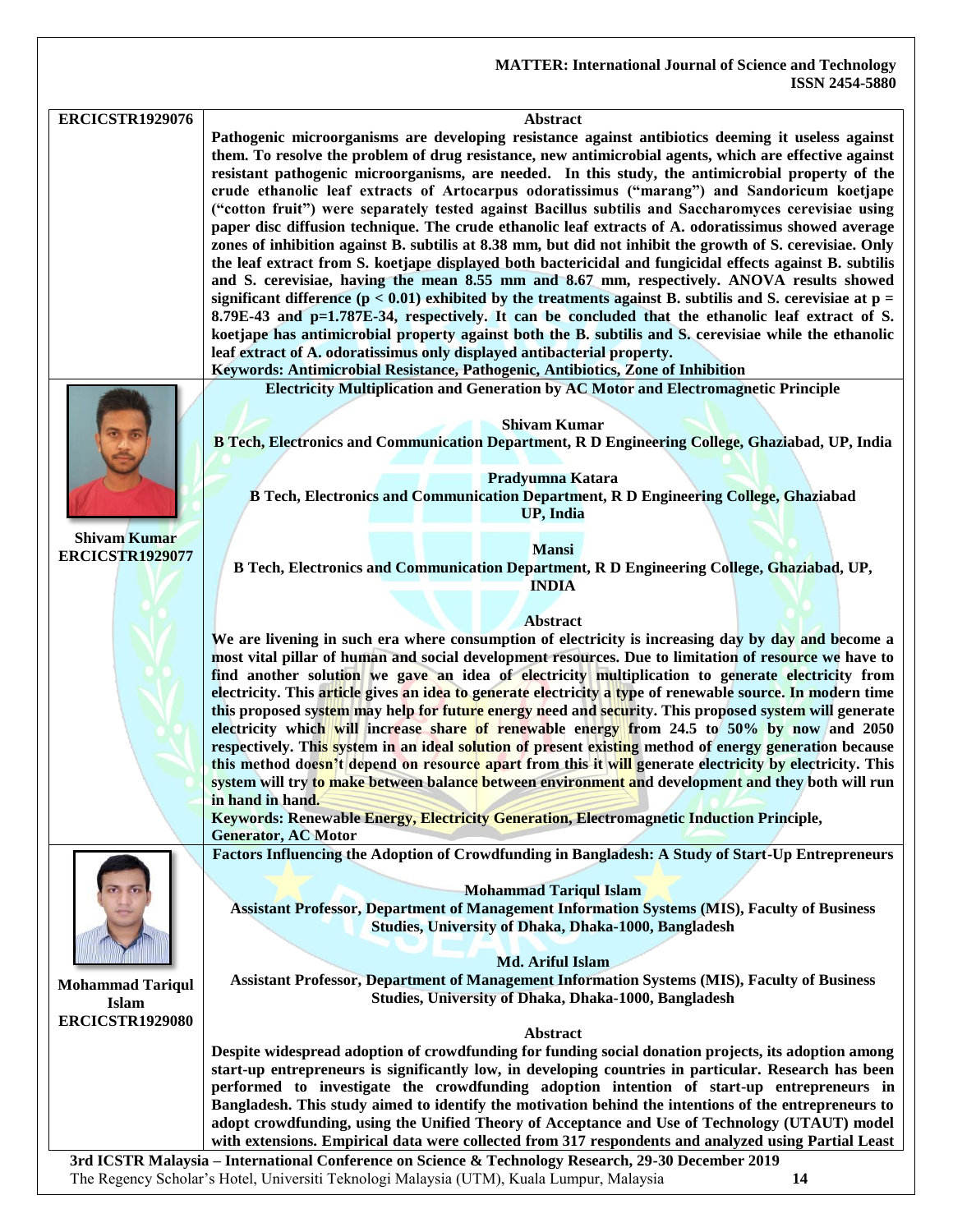|                                                | <b>MATTER: International Journal of Science and Technology</b>                                                                                                                                                                                                                                                                                                                                                                                                                                                                                                                                                                                                                                                                                                                                                                                                                                                                                                                                                                                                                                                                                                                                                                                                                                                                                                                                                                                                           |
|------------------------------------------------|--------------------------------------------------------------------------------------------------------------------------------------------------------------------------------------------------------------------------------------------------------------------------------------------------------------------------------------------------------------------------------------------------------------------------------------------------------------------------------------------------------------------------------------------------------------------------------------------------------------------------------------------------------------------------------------------------------------------------------------------------------------------------------------------------------------------------------------------------------------------------------------------------------------------------------------------------------------------------------------------------------------------------------------------------------------------------------------------------------------------------------------------------------------------------------------------------------------------------------------------------------------------------------------------------------------------------------------------------------------------------------------------------------------------------------------------------------------------------|
|                                                | <b>ISSN 2454-5880</b>                                                                                                                                                                                                                                                                                                                                                                                                                                                                                                                                                                                                                                                                                                                                                                                                                                                                                                                                                                                                                                                                                                                                                                                                                                                                                                                                                                                                                                                    |
|                                                | Squares-based Structural Equation Modeling (PLS-SEM). The results indicate that performance<br>expectancy, effort expectancy, social influence, facilitating conditions and perceived trust impact<br>significantly ion the entrepreneurs' behavioral intention to adopt crowdfunding. In contrast,<br>trialability and perceived trust were not found to be significant determinants. However, trialability has<br>a significant positive relation with use behavior or actual use, whereas no significant relationship has<br>been identified between behavioral intention and use behavior.                                                                                                                                                                                                                                                                                                                                                                                                                                                                                                                                                                                                                                                                                                                                                                                                                                                                           |
|                                                | Keywords: Crowdfunding, Start-up, Start-up Entrepreneurs, UTAUT Model                                                                                                                                                                                                                                                                                                                                                                                                                                                                                                                                                                                                                                                                                                                                                                                                                                                                                                                                                                                                                                                                                                                                                                                                                                                                                                                                                                                                    |
| <b>Ahmad Marzuki</b><br><b>ERCICSTR1929081</b> | Optical and Electrical Based Indoor Landslide Early Warning System Utilizing the Width Change of<br>the House Wall Crack<br><b>Ahmad Marzuki</b><br>Department of Physics, Sebelas Maret University, Surakarta, Indonesia<br><b>Gesit Tali Singgih</b><br>Department of Physics, Sebelas Maret University, Surakarta, Indonesia<br>Sorja Koesuma<br>Department of Physics, Sebelas Maret University, Surakarta, Indonesia<br><b>Abstract</b><br>House wall Crack in a slope area with high landslide risk is very common. Triggered by small<br>horizontal land movement, relative movement of walls separated by the crack line to create wider<br>crack can occur. In the present work, an early warning system for landslide utilizing such movement is                                                                                                                                                                                                                                                                                                                                                                                                                                                                                                                                                                                                                                                                                                               |
|                                                | presented. For this purpose, a bar is connected to the displacement sensor. Sensor is fixed to one side of<br>wall at either before or after crack line. The bar from this sensor is fixed to the other side of the wall at<br>the direction perpendicular to the crack. With this configuration, small movement of one part of wall<br>(before or after crack line) activate the sensor. In this paper, two displacement sensors are used, i.e.,<br>displacement sensor based on slide resistor and fiber sensor. In the present work, warning is given in<br>the form of sound characterized the increase of frequency as the width of crack increase.                                                                                                                                                                                                                                                                                                                                                                                                                                                                                                                                                                                                                                                                                                                                                                                                                 |
| <b>Make Jiwan</b>                              | <b>Introduction of Stingless Bee Rearing in Bario Highland of Sarawak</b>                                                                                                                                                                                                                                                                                                                                                                                                                                                                                                                                                                                                                                                                                                                                                                                                                                                                                                                                                                                                                                                                                                                                                                                                                                                                                                                                                                                                |
| <b>ERCICSTR1929082</b>                         | <b>Make Jiwan</b><br>Crop Science, Universiti Putra Malaysia, Sarawak, Malaysia<br><b>Abstract</b><br>Meliponiculture is one of the blooming industries in Malaysia due to its economic potential for<br>stingless bee products. Bario highland of Sarawak has high potential for meliponiculture due to its<br>pristine environment and surrounded by montane dipterocarp forest. Meliponiculture is a new<br>agriculture venture in Bario and the diversity of stingless bee species native to Bario is poorly known.<br>Determination of local species of stingless bees is crucial to select the most potential species for<br>domestication. The introduction of the domesticated species from other regions may not be economic<br>due to the differences in microclimate and surrounding vegetation. Over 300 colonies of stingless bees<br>were found in different locations around Bario. To date, there are 15 local species identified and one<br>introduced species namely Heterotrigona itama in Bario. Based on the size of body and honey pots of<br>stingless bee, we suggested that, Lepidotrigona nitidivintris, Lophotrigona canifron, Tetrigona<br>bighami, Geniotrigona thoracica, Lepidotriona terminata, Lepidotrigona trochanterica and<br>Tetragonilla collina have the potential for meliponiculture in Bario, Sarawak for honey and propolis<br>production.<br>Keywords: Borneo, Domestication, Honey Pots, Kelabit Highland, Meliponiculture |
| <b>Omar Abdulhaleem</b>                        | <b>IoT-Based Monitoring of Aquaculture System</b>                                                                                                                                                                                                                                                                                                                                                                                                                                                                                                                                                                                                                                                                                                                                                                                                                                                                                                                                                                                                                                                                                                                                                                                                                                                                                                                                                                                                                        |
| <b>Nasir</b><br><b>ERCICSTR1929083</b>         | <b>Omar Abdulhaleem Nasir</b><br>University Putra Malaysia (UPM), Malaysia                                                                                                                                                                                                                                                                                                                                                                                                                                                                                                                                                                                                                                                                                                                                                                                                                                                                                                                                                                                                                                                                                                                                                                                                                                                                                                                                                                                               |
|                                                | Abstract                                                                                                                                                                                                                                                                                                                                                                                                                                                                                                                                                                                                                                                                                                                                                                                                                                                                                                                                                                                                                                                                                                                                                                                                                                                                                                                                                                                                                                                                 |
|                                                | Aquaculture is considered to be a station of interest in many different countries, including Malaysia,<br>which has started on developing its aquaculture system since the 1920s. The two main reasons behind<br>this interest are the great food source for locals and a very good source of income that can help in                                                                                                                                                                                                                                                                                                                                                                                                                                                                                                                                                                                                                                                                                                                                                                                                                                                                                                                                                                                                                                                                                                                                                    |
|                                                | 3rd ICSTR Malaysia - International Conference on Science & Technology Research, 29-30 December 2019                                                                                                                                                                                                                                                                                                                                                                                                                                                                                                                                                                                                                                                                                                                                                                                                                                                                                                                                                                                                                                                                                                                                                                                                                                                                                                                                                                      |

The Regency Scholar's Hotel, Universiti Teknologi Malaysia (UTM), Kuala Lumpur, Malaysia **15**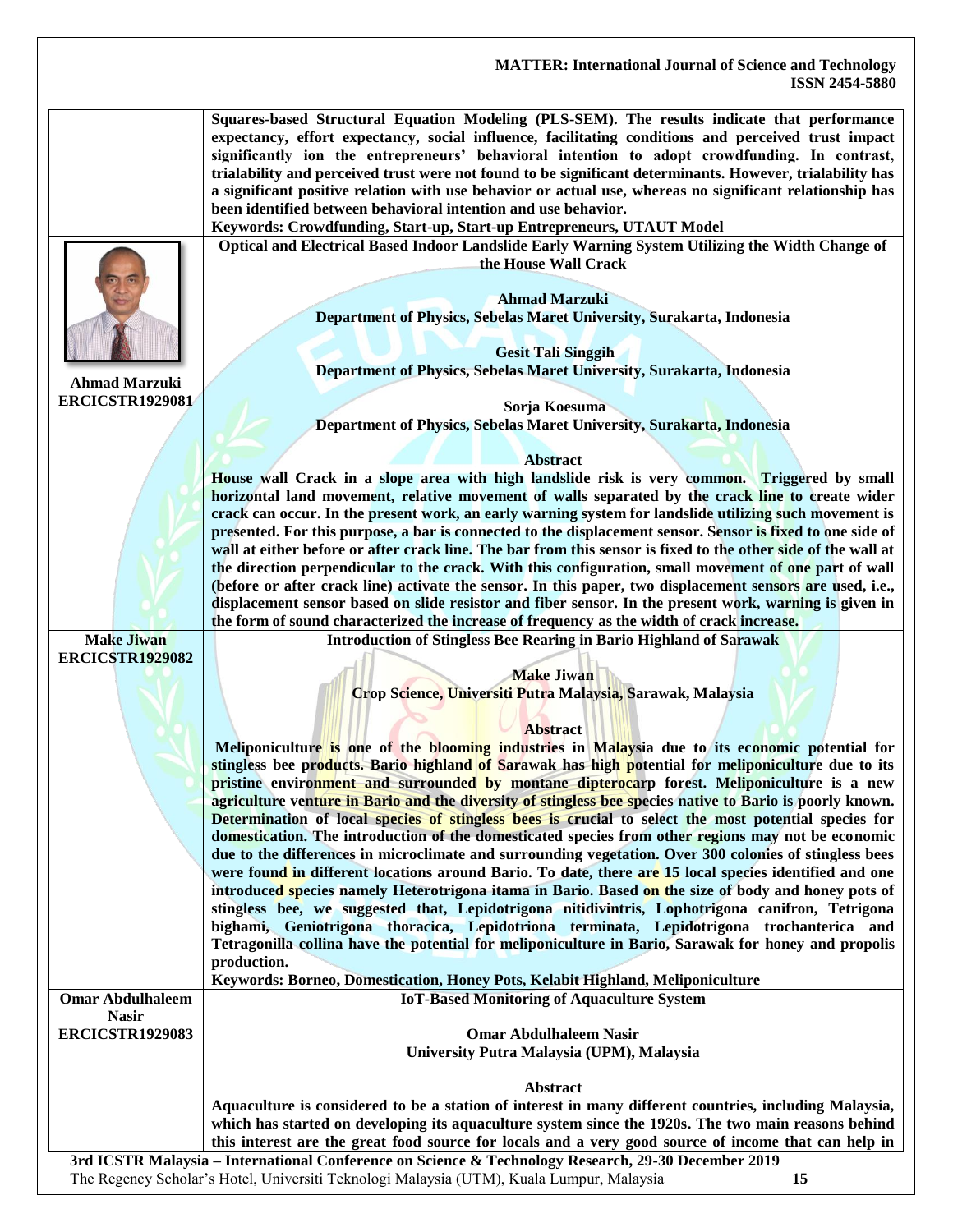#### **MATTER: International Journal of Science and Technology ISSN 2454-5880 3rd ICSTR Malaysia – International Conference on Science & Technology Research, 29-30 December 2019 amazingly increasing the economy of a country, so aquaculture should be well-taken care of, especially, in terms of water quality. Therefore, the main focus and goal of this paper are measuring the water quality parameters that can suit many types of aquacultural living species, especially the fish species. Six sensors are positioned in a one-tone fish tank to measure and monitor the water parameters' fluctuations, especially during the feeding time. These smart sensors are a waterproof temperature sensor, PH sensor, turbidity sensor, air temperature and humidity sensor, light sensor, and waterproof ultrasonic sensor. These sensors are connected to an Arduino board, which sends the collected data from sensors to the GSM and then to Thingspeak cloud, which is an easy way to monitor data fluctuations 24 hours a day. As a result, the collected data of water parameters seem to be slightly fluctuating which does not affect the health of the fish tank. The reason of choosing these sensors is to also illustrate the statistical correlation between air temperature and water temperature, light intensity, and turbidity, turbidity, and PH, especially during feeding time, and for the waterproof ultrasonic sensor, its main role is to measure the depth of the water in a fish tank. These IoT sensors are very cheap to be bought and easy to be installed and monitored on the cloud. Therefore, this could be very cost-effective for many farmers who want to keep their aquacultural species safe and reproducing. Kholil ERCICSTR1929065 Economic Recovary Model for Sustainable Human Life: A Recovery Strategy of Community Life Post Earthquake in Lombok West Nusatenggara Indonesia Kholil Professor of Environmental Modeling and Management, Sahid University, Jakarta Aris Setyawan Faculty of economic and business Gunadarma University, Jakarta Nafiah Ariani Faculty of economic Sahid University, Jakarta Dan Soehatman Ramli School of Health and Public Safety, Jakarta Abstract Lombok earthquake on July 29, 2018 have a serious impact on human life for local community, more than 564 people were died and 52 % of infrastructure destroyed, and more than 130 thousand houses were demaged. The most serious problem for local community after earthquake is sustainability of human life was threatened, bacause all of productive activities stoped. BNPB (National Disaster Agency; 2018) predicted that Lombok earthquake has a very serious impact on society to continue normal life. The purpose of this study is to identify the most strategic assumptions in restoring social life and to develop economic recovary in accordance with objective condition through home industry development, using SAST (Strategic Assumption Surfacing and Testing), and AHP (Analytical Hierarchy Procces) Results of study showed that mental recovary of local community post eartquake is the most important issues to ensure the sustainability of human life; while for ensuring business continuity of local community must be suitable with its superior potential resources. Muhammad Younis ERCICSTR1929069 Iguratimod Encapsulated PLGA-NPs Improves Therapeutic Outcome in Glioma, Glioma Stem-Like Cells and Temozolomide Resistant Glioma Cells Muhammad Younis Key Laboratory for Developmental Genes and Human Disease, Ministry of Education, Institute of Life Sciences, Southeast University, Nanjing, 210096, China Department of Biochemistry and Molecular Biology, Medical School of Southeast University, NO.87 Dingjiaqiao Road, Nanjing, 210009, China Abstract Glioma is the most common neoplasm of the central nervous system, with the highest mortality rate. The present study was designed to examine the therapeutic effect of Iguratimod (IGU) encapsulated-**

The Regency Scholar's Hotel, Universiti Teknologi Malaysia (UTM), Kuala Lumpur, Malaysia **16**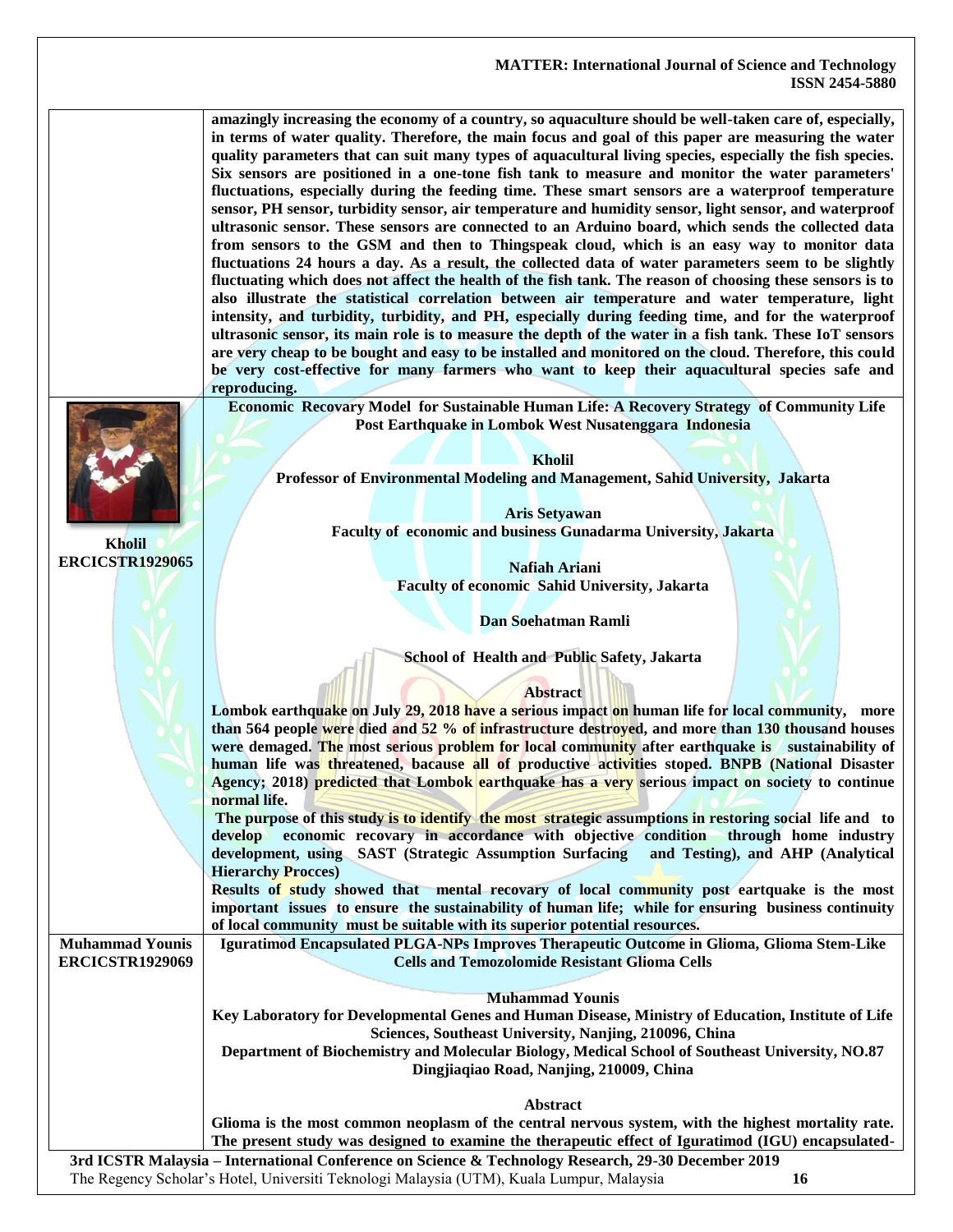|                        | poly (lactic-co-glycolic acid) PLGA nanoparticles (IGU-PLGA-NPs), which showed inhibition of<br>glioma cells proliferation both in vitro and in vivo. IGU was encapsulated in PLGA nanoparticles with<br>an average size of 100-200nm were prepared using modified double-emulsion (W1/O/W2) method. Cell<br>Counting Kit-8 (CCK-8) analysis of Glioma cancer cells and glioma stem-like cells (GSCs),<br>demonstrated significant inhibition of their growth treated with IGU-PLGA-NPs. IGU-PLGA-NPs<br>inhibits migration in glioma cells as well as tumor sphere formation in GSCs. Treatment with IGU-<br>PLGA-NPs showed a significant decrease in tumor growth through the apoptotic pathway in mice<br>model without any visible organ toxicity and it can successfully cross the blood brain barrier (BBB).<br>Most Importantly, IGU-PLGA-NPs significantly depleted growth of U251 Temozolomide-resistant<br>(U251TMZ-R) cells.<br>Keywords: Glioma, PLGA, IGU, Therapy                                                                                                                                                                                                                                                                                                               |
|------------------------|------------------------------------------------------------------------------------------------------------------------------------------------------------------------------------------------------------------------------------------------------------------------------------------------------------------------------------------------------------------------------------------------------------------------------------------------------------------------------------------------------------------------------------------------------------------------------------------------------------------------------------------------------------------------------------------------------------------------------------------------------------------------------------------------------------------------------------------------------------------------------------------------------------------------------------------------------------------------------------------------------------------------------------------------------------------------------------------------------------------------------------------------------------------------------------------------------------------------------------------------------------------------------------------------|
|                        | <b>Impact of Green Supply Chain Management on Business Performance and Environmental</b>                                                                                                                                                                                                                                                                                                                                                                                                                                                                                                                                                                                                                                                                                                                                                                                                                                                                                                                                                                                                                                                                                                                                                                                                       |
|                        | <b>Sustainability: Case of an Emerging Country</b><br><b>Abu Naser Mohammad Saif</b><br><b>Assistant Professor, Department of Management Information Systems, Faculty of Business Studies</b><br>University of Dhaka, Dhaka, Bangladesh<br><b>Rasheda Akter Rupa</b><br>MBA in Management Information Systems, Faculty of Business Studies, University of Dhaka, Dhaka,                                                                                                                                                                                                                                                                                                                                                                                                                                                                                                                                                                                                                                                                                                                                                                                                                                                                                                                        |
| <b>Abu Naser</b>       | <b>Bangladesh</b>                                                                                                                                                                                                                                                                                                                                                                                                                                                                                                                                                                                                                                                                                                                                                                                                                                                                                                                                                                                                                                                                                                                                                                                                                                                                              |
| <b>Mohammad Saif</b>   |                                                                                                                                                                                                                                                                                                                                                                                                                                                                                                                                                                                                                                                                                                                                                                                                                                                                                                                                                                                                                                                                                                                                                                                                                                                                                                |
| <b>YRSICSTR1929051</b> | <b>Abstract</b><br>This study discovers the impact of green supply chain management (GSCM) practices on business                                                                                                                                                                                                                                                                                                                                                                                                                                                                                                                                                                                                                                                                                                                                                                                                                                                                                                                                                                                                                                                                                                                                                                               |
| <b>Kim Minji</b>       | performance and environmental sustainability. Cost and profit are the two important indicators of<br>business performance. On the other hand, environmental sustainability is expressed by waste disposal,<br>resource consumption and greenhouse gas emission. Primary data was collected through distribution<br>of links and direct interaction to participants. Structured questionnaire was used for data collection.<br>This study found that the impact of implementation of GSCM practices differs on cost, profit, waste<br>disposal, resource consumption and greenhouse gas emission. GSCM practices have significant impact<br>on greenhouse gas emission. GSCM practices also have statistically significant impact on cost, waste<br>disposal and resource consumption. The impact of GSCM practices on profit was statistically<br>insignificant. It was found that lack of IT implementation, high cost of waste disposal, uncertainty and<br>competition in market, resistance to change and lack of top management support are the major<br>barriers to implement GSCM practices in Bangladesh.<br>Keywords: GSCM, Cost, Profit, Business Performance, Environmental Sustainability<br>Optimization of Off-line Programming Work Path for Industrial Robot Arm Using Genetic |
| <b>ERCICSTR1929088</b> | <b>Algorithms</b>                                                                                                                                                                                                                                                                                                                                                                                                                                                                                                                                                                                                                                                                                                                                                                                                                                                                                                                                                                                                                                                                                                                                                                                                                                                                              |
|                        |                                                                                                                                                                                                                                                                                                                                                                                                                                                                                                                                                                                                                                                                                                                                                                                                                                                                                                                                                                                                                                                                                                                                                                                                                                                                                                |
|                        | <b>Minji Kim</b>                                                                                                                                                                                                                                                                                                                                                                                                                                                                                                                                                                                                                                                                                                                                                                                                                                                                                                                                                                                                                                                                                                                                                                                                                                                                               |
|                        | Myongji University, Mechanical Engineering, Yongin-si, Gyeonggi-do, South Korea                                                                                                                                                                                                                                                                                                                                                                                                                                                                                                                                                                                                                                                                                                                                                                                                                                                                                                                                                                                                                                                                                                                                                                                                                |
|                        |                                                                                                                                                                                                                                                                                                                                                                                                                                                                                                                                                                                                                                                                                                                                                                                                                                                                                                                                                                                                                                                                                                                                                                                                                                                                                                |
|                        | <b>Jaeyoung Cho</b>                                                                                                                                                                                                                                                                                                                                                                                                                                                                                                                                                                                                                                                                                                                                                                                                                                                                                                                                                                                                                                                                                                                                                                                                                                                                            |
|                        | Mechanical Engineering, Myongji University, Yongin-si, Gyeonggi-do, South Korea                                                                                                                                                                                                                                                                                                                                                                                                                                                                                                                                                                                                                                                                                                                                                                                                                                                                                                                                                                                                                                                                                                                                                                                                                |
|                        | <b>Kang Park</b>                                                                                                                                                                                                                                                                                                                                                                                                                                                                                                                                                                                                                                                                                                                                                                                                                                                                                                                                                                                                                                                                                                                                                                                                                                                                               |
|                        | Myongji University, Mechanical Engineering, Yongin-si, Gyeonggi-do, South Korea                                                                                                                                                                                                                                                                                                                                                                                                                                                                                                                                                                                                                                                                                                                                                                                                                                                                                                                                                                                                                                                                                                                                                                                                                |
|                        |                                                                                                                                                                                                                                                                                                                                                                                                                                                                                                                                                                                                                                                                                                                                                                                                                                                                                                                                                                                                                                                                                                                                                                                                                                                                                                |
|                        | <b>Abstract</b>                                                                                                                                                                                                                                                                                                                                                                                                                                                                                                                                                                                                                                                                                                                                                                                                                                                                                                                                                                                                                                                                                                                                                                                                                                                                                |
|                        | Robot Off-line Programming is widely used for quick and easy generation of robot program. Robot<br>On-line Programming requires the product line to be temporarily suspended, which greatly reduces<br>productivity. But the accuracy and optimization of Robot Off-line Programming enables robot<br>program without suspending the product line.                                                                                                                                                                                                                                                                                                                                                                                                                                                                                                                                                                                                                                                                                                                                                                                                                                                                                                                                             |
|                        | It is difficult to input the optimal work path when generating the work path of the industrial robot                                                                                                                                                                                                                                                                                                                                                                                                                                                                                                                                                                                                                                                                                                                                                                                                                                                                                                                                                                                                                                                                                                                                                                                           |
|                        | arm by Off-line Programming. Therefore, it is necessary to optimize the input initial work path to the<br>optimal work path with the minimum energy of the robot arm. This can achieve the effect of<br>improving the robot's life. By using Genetic Algorithms, complex problems that are difficult to<br>calculate in nonlinear equations can be quickly obtained.                                                                                                                                                                                                                                                                                                                                                                                                                                                                                                                                                                                                                                                                                                                                                                                                                                                                                                                           |
|                        | 3rd ICSTR Malaysia - International Conference on Science & Technology Research, 29-30 December 2019                                                                                                                                                                                                                                                                                                                                                                                                                                                                                                                                                                                                                                                                                                                                                                                                                                                                                                                                                                                                                                                                                                                                                                                            |
|                        | The Regency Scholar's Hotel, Universiti Teknologi Malaysia (UTM), Kuala Lumpur, Malaysia<br>17                                                                                                                                                                                                                                                                                                                                                                                                                                                                                                                                                                                                                                                                                                                                                                                                                                                                                                                                                                                                                                                                                                                                                                                                 |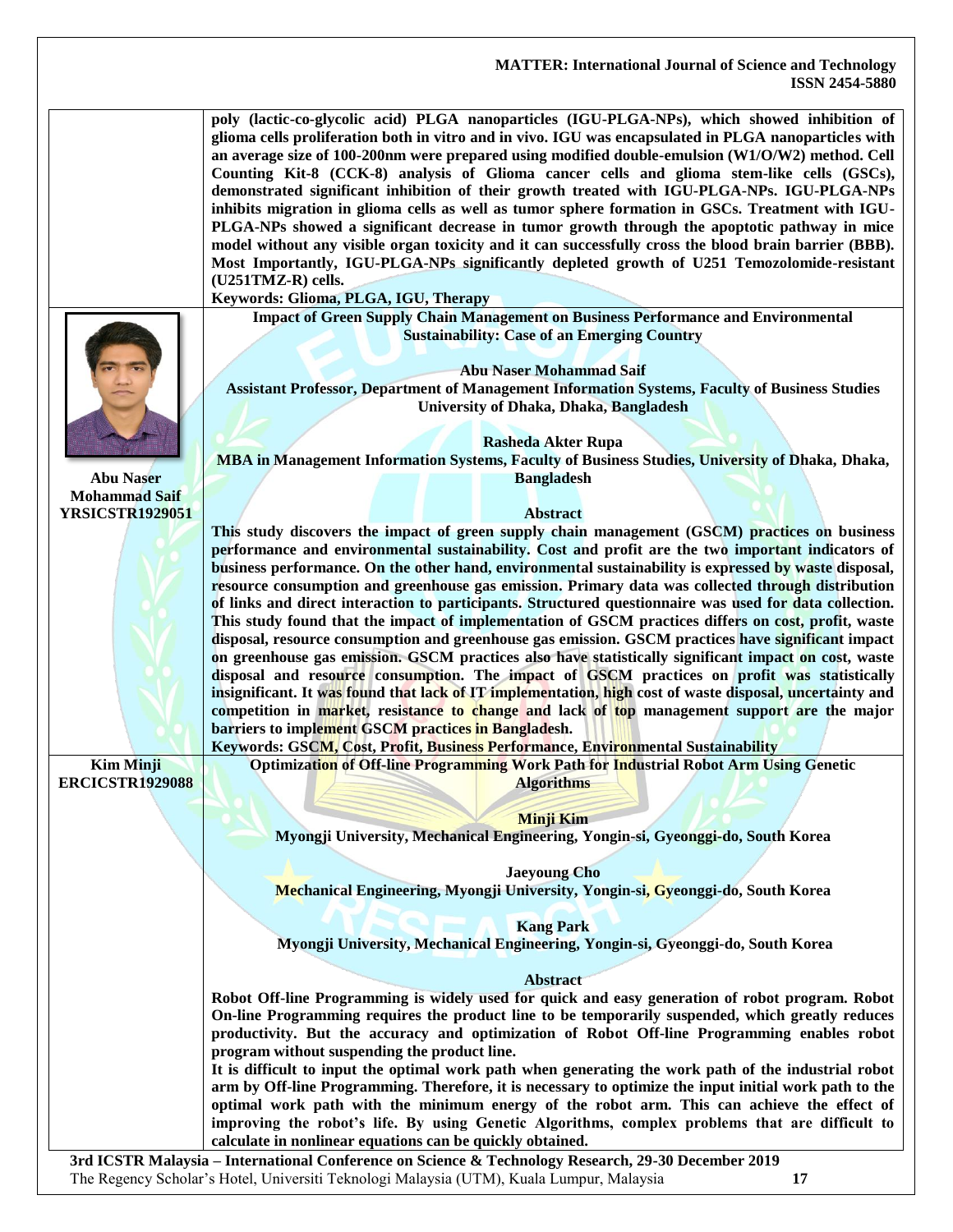

**3rd ICSTR Malaysia – International Conference on Science & Technology Research, 29-30 December 2019** The Regency Scholar's Hotel, Universiti Teknologi Malaysia (UTM), Kuala Lumpur, Malaysia **18**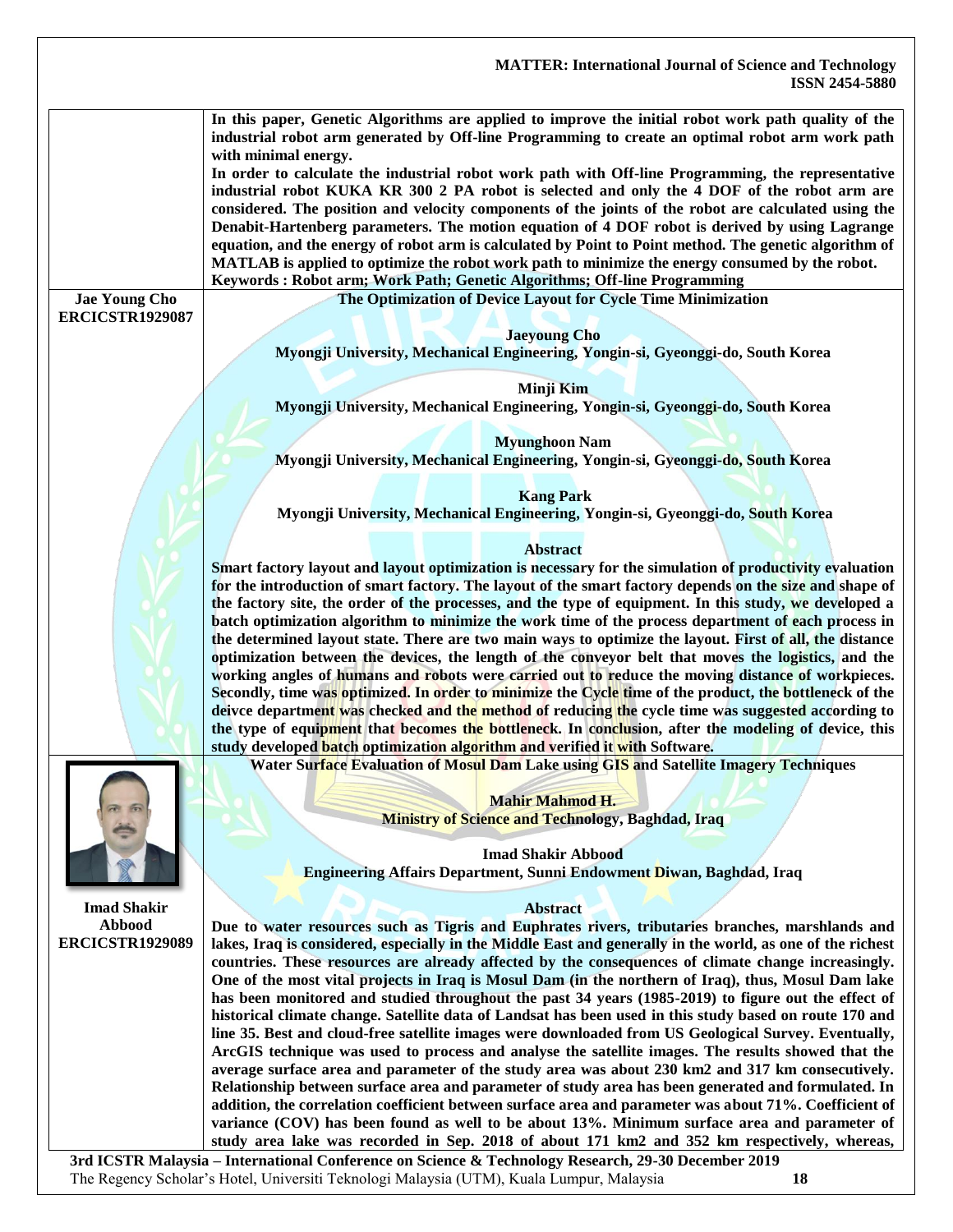|                        | <b>MATTER: International Journal of Science and Technology</b><br><b>ISSN 2454-5880</b>                                                                                                                 |
|------------------------|---------------------------------------------------------------------------------------------------------------------------------------------------------------------------------------------------------|
|                        | maximum surface area and parameter lake was found to be 323 km2 and 553 km in May, 2019<br>respectively                                                                                                 |
| <b>Abdelkader</b>      | Keywords: Mosul Dam, Landsat, GIS, Water Resources Monitoring                                                                                                                                           |
| Lamamri                | <b>Stabilized Column Generation for the Crew Pairing Problem with Time Windows</b>                                                                                                                      |
| <b>ERCICSTR1929090</b> | Abdelkader Lamamri<br><b>University of Blida, Algeria</b>                                                                                                                                               |
|                        | <b>Abstract</b>                                                                                                                                                                                         |
|                        | Column generation has proven to be efficient in solving the linear programming relaxation of large-                                                                                                     |
|                        | scale instances of the crew pairing problem with time windows. However, difficulties arise when the                                                                                                     |
|                        | instances are highly degenerate. Recent research has been devoted to accelerate column generation<br>while remaining within the linear programming framework. This paper presents an efficient approach |
|                        | to solve the linear relaxation of the crew pairing problem with time windows. It combines column                                                                                                        |
|                        | generation, preprocessing variable fixing, and stabilization. The outcome shows the great potential of                                                                                                  |
|                        | such an approach for degenerate instances                                                                                                                                                               |
| Nana Mulyana           | Keywords: Column Generation, Crew Pairing Problem, Linear Programming<br><b>Identifying Attack Phase using ELK Stack Based on Cyberkill chain Model</b>                                                 |
| <b>ERCICSTR1929091</b> |                                                                                                                                                                                                         |
|                        | Nana Mulyana                                                                                                                                                                                            |
|                        | Faculty of Engineering, University of Indonesia, Jakarta, Indonesia                                                                                                                                     |
|                        | Fauzi Rahmad,                                                                                                                                                                                           |
|                        | University Of Indonesia, Faculty of Technic, Jakarta, Indonesia                                                                                                                                         |
|                        |                                                                                                                                                                                                         |
|                        | <b>Qusyairi Ridho</b><br>University Of Indonesia, Faculty of Technic, Jakarta, Indonesia                                                                                                                |
|                        |                                                                                                                                                                                                         |
|                        | <b>Nidaul Muiz Aufa</b>                                                                                                                                                                                 |
|                        | University Of Indonesia, Faculty of Technic, Jakarta, Indonesia                                                                                                                                         |
|                        | Valentina Siwi Saridewi                                                                                                                                                                                 |
|                        | University Of Indonesia, Faculty of Technic, Jakarta, Indonesia                                                                                                                                         |
|                        |                                                                                                                                                                                                         |
|                        | <b>Abstract</b><br>Attacks in the cyber world have increased along with its development. The cyber kill chain is a model                                                                                |
|                        | that consists of a series of stages of attack that are used to facilitate the identification process. The                                                                                               |
|                        | identification process requires a tool. This paper discusses the use of tools with an open-source                                                                                                       |
|                        | platform, namely Elastic Stack (ELK). ELK is used to store data, analyze and search for data needed                                                                                                     |
|                        | in the process of identifying the cyber kill chain stages that occur in the system. Cyber kill chain<br>activities on known systems are expected to be the accelerator to fix exploited security holes. |
|                        | Index Term: SIEM, ELK, Wazuh, Ossec, Auditbeat, Log, Security, Cyber Kill Chain                                                                                                                         |
| Patrick D. Cerna       | <b>Building Monitoring System for Electrical Wirings and Water Pipes</b>                                                                                                                                |
| <b>ERCICSTR1929092</b> | Patrick D. Cerna                                                                                                                                                                                        |
|                        | Agriculture, Technology and Engineering Unit, Philippine Science High School, Caraga Campus,                                                                                                            |
|                        | <b>Butuan City, Philippines</b>                                                                                                                                                                         |
|                        |                                                                                                                                                                                                         |
|                        | Daveigh Kate C. Abogado<br>Philippine Science High School - Caraga Region Campus, Brgy. Ampayon, Butuan City, 8600,                                                                                     |
|                        | <b>Philippines</b>                                                                                                                                                                                      |
|                        |                                                                                                                                                                                                         |
|                        | Shaula D. Andiano                                                                                                                                                                                       |
|                        | Philippine Science High School - Caraga Region Campus, Brgy. Ampayon, Butuan City, 8600,<br><b>Philippines</b>                                                                                          |
|                        |                                                                                                                                                                                                         |
|                        | Bryah Arabella M. Años                                                                                                                                                                                  |
|                        | Philippine Science High School - Caraga Region Campus, Brgy. Ampayon, Butuan City, 8600,                                                                                                                |
|                        | 3rd ICSTR Malaysia - International Conference on Science & Technology Research, 29-30 December 2019<br>The Regency Scholar's Hotel, Universiti Teknologi Malaysia (UTM), Kuala Lumpur, Malaysia<br>19   |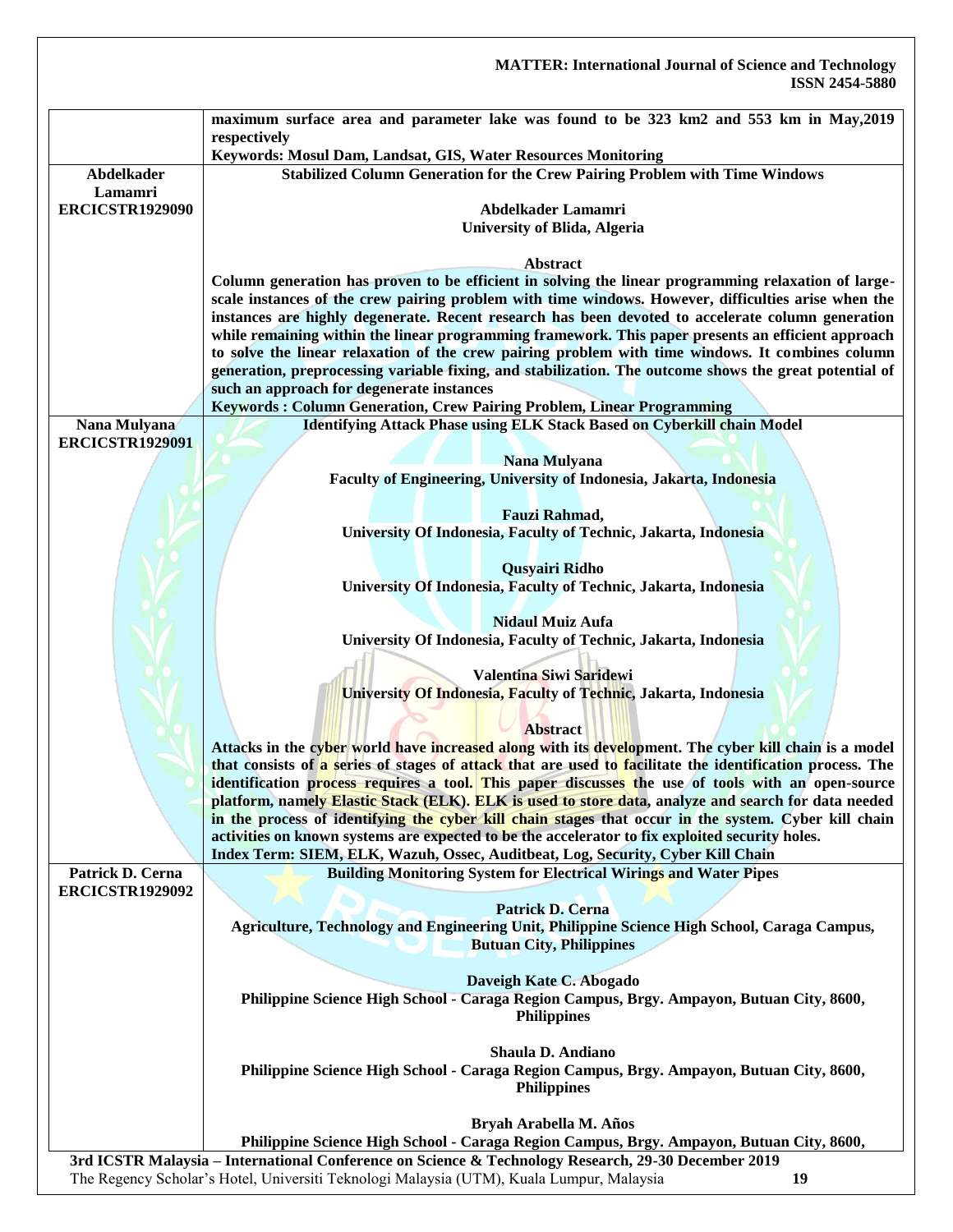#### **Philippines**

#### **Abstract**

**With building management systems becoming an energy-saving and economical friendly network for regulating network buildings energy levels, the researchers have designed a building monitoring system designed for monitoring electrical wiring and water piping damages using sensor technology and connective devices to the Internet of Things (IoT). Creating transmitter devices from Arduino microcontrollers and flowmeter sensors for water pipes and current sensors for electrical wires, the transmitters were connected to a central transmitter, with a core gizDuino as its controller, for it to transmit the data to a software on a computer device. The results yielded that an automated building monitoring network for electrical and water systems can be produced and be fully functional. The system proves to be a more efficient method of monitoring and troubleshooting for potential damages in water pipes and electrical wires. With current electrical and water system management, it is difficult to identify area of parts and troubleshoot damages in the systems. By allowing the detection for damages and providing the area for damage, it is much easier for damages to be easily found and repaired at the earliest convenience to prevent a loss in electrical and water resources.**



**Abdalla Karoyo ERCICSTR1929084**

**Surfactant Surface-Patterned Starch Particles for Adsorption-Based Applications: The Role of Sabatiers Principle**

**Karoyo, Abdalla Hamisi Department of Chemistry, University of Saskatchewan, 110 Science Pl, Saskatoon, SK, S7N 5C9, Canada**

**Wilson, Lee Douglas**

**Department of Chemistry, University of Saskatchewan, 110 Science Pl, Saskatoon, SK, S7N 5C9, Canada**

#### **Abstract**

**This study reports on the characterization of surface modified starch particles (SPs). The SPs were patterned using green chemistry via controlled deposition of cetylpyridinium bromide (CPB) surfactant at incremental CPB loadings, denoted as SP-CPBX, where X = 0.1, 0.5, 2.5, or 5.0 mM. The SP-CPBX systems were characterized using complementary methods: spectroscopic (NMR, FT-IR, Raman, and SEM), thermoanalytical (DSC, TGA), powder X-ray diffraction (PXRD), solvent swelling,**  zeta-potential (D) and particle size distribution (PSD). NMR spectral results reveal that the CPB **surfactant is bound at the starch-solvent interface via the pyridyl head group, whereas the tertiary structure of the SPs was maintained upon modification with CPB, as revealed by SEM and PXRD results.** The zeta-potential  $(\Box)$  results of the SP-CPBX systems indicate negative  $\Box$ -values, where **tunable surface properties are evidenced at variable levels of CPB that concur with variable adsorptive affinity with water. The degree of swelling of the SP-CPBX systems in water reveal a unique dependence of the hydration properties on the level of CPB surface patterning, as highlighted by the greatest % swelling of the SP-CPB0.5 system, in accordance with the relative accessibility of the active surface sites. The DSC/TGA and Raman/NMR spectral results of the SP-CPBX systems further support that variable surface coverage of CPB governs the interfacial adsorption of water according to Sabatier's principle. In particular, the SP-CPB0.5 system represents the Sabatier's optimum, where the surface-bound surfactant provides optimal physicochemical properties for water adsorption, as well as enhanced material shelf-life due to improved anti-bacterial stability. This report highlights that surfactant-modified starch is a sustainable material with unique adsorption properties that are switchable upon surfactant patterning. The study is anticipated to contribute to advanced material design with functional versatility and potential utility as sustainable desiccant and carrier systems for diverse applications that involve adsorption-based processes.** 

**Keywords: Starch particles, Surfactant, Adsorption, Characterization, Sustainable**